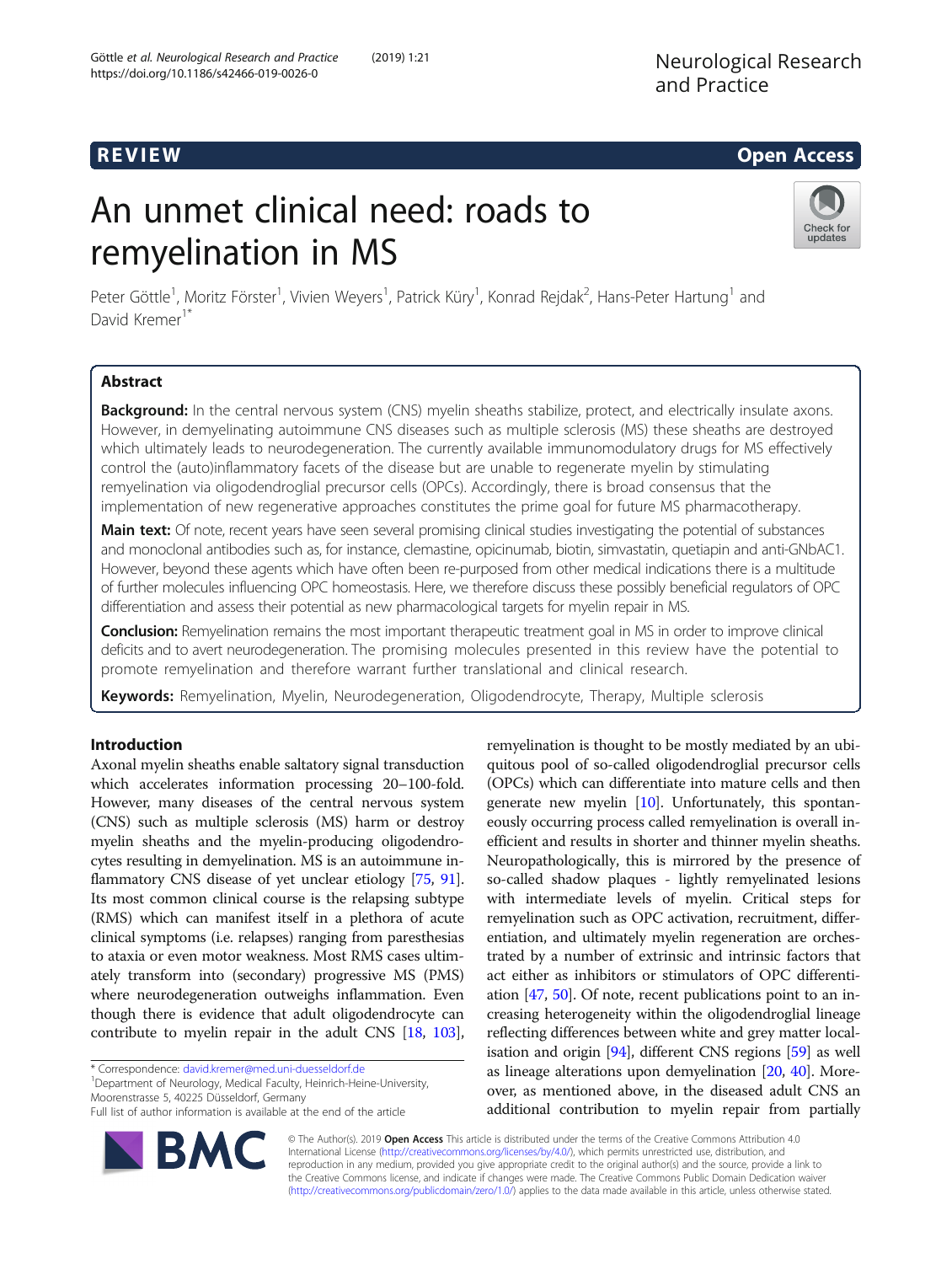lesioned oligodendrocytes has recently been suggested [[18](#page-9-0), [103](#page-11-0)]. Lastly, the subventricular zone (SVZ) stem cell niche represents yet another source for adult oligodendrogenesis, which is therefore contributing to glial heterogeneity [\[2](#page-8-0)]. This review will discuss recently identified molecules affecting OPC differentiation which may represent new therapeutic strategies to exogenously promote remyelination in MS (see Table [1](#page-2-0) and Fig. [1](#page-5-0) for a respective overview).

# Receptors/membrane-bound molecules Klotho

As a single-pass transmembrane protein, Klotho is primarily found in the kidney and the CNS [\[52\]](#page-9-0). As a result of ectodomain shedding, cleaved Klotho can act as a ligand, hormone and/or glycosidase regulating ion homeostasis. Furthermore, it modulates the Wnt and insulin/ IGF1 pathways which represses IGF-1 signaling [\[51\]](#page-9-0). Recent studies found that Klotho accelerates remyelination in cuprizone-mediated demyelination animal models [[92](#page-11-0)]. In this context, it is important to note that by means of a knock-out animal model Klotho had previously already been shown to promote OPC maturation via the phosphorylation of FRS2, ERK and Akt leading to an activation of mammalian target of rapamycin (mTOR; [\[12\]](#page-8-0)). However, given its inability to cross the blood-brain barrier (BBB), a small molecule approach aimed at increasing endogenous Klotho production appears to be the most promising therapeutic strategy [[1\]](#page-8-0). Moreover, the uncleaved Klotho transmembrane protein acts as a co-receptor forming a complex with fibroblast growth factor receptor (FGFR) responsible for FGF23 signaling which is involved in vitamin D production [[72,](#page-10-0) [73\]](#page-10-0). Regarding other members of the FGF family, β-klotho was demonstrated to enhance remyelination in a toxic demyelination animal model based on an interaction with FGF21. This effect seems to result from a stimulation of OPC proliferation promoting CNS regeneration [\[53\]](#page-9-0).

# Smoothened (Smo)

Besides the already mentioned Wnt, insulin/IGF and FGF signaling pathways, sonic hedgehog (Shh) signaling seems to play an important role in OPC differentiation. Inhibition of the atypical G protein-coupled receptor Smoothened (Smo), an activator of Shh signaling, caused a dramatic decrease in myelin marker expression such as myelin basic protein (MBP) and myelin associated glycoprotein (MAG) during OPC differentiation in cell culture [\[95](#page-11-0)]. As a result, Smo constitutes a potential therapeutic target for myelin repair [\[14](#page-9-0)]. In vitro cell culture-based drug screening approaches and functional remyelination studies (both in ex vivo cerebellar cultures and a neuromyelitis optica animal model) identified a number of active compounds with remyelination/myelin

repair properties that act as Smo agonists, such as, for instance, clobetasol which is a corticosteroid already approved for the treatment of skin diseases such as psoria $sis$  (CLOB; [[65,](#page-10-0) [71,](#page-10-0) [102](#page-11-0)]).

# Myelin regulatory factor (MYRF)

Myelin regulatory factor (MYRF) is a membrane-bound transcription factor tightly associated with the endoplasmic reticulum (ER; [\[19,](#page-9-0) [34\]](#page-9-0)). As revealed by MRF conditional knockout (CKO) mice, upon self-cleavage, the Nterminal fragment of MYRF translocates from the ER into the nucleus where it functions as a transcription factor stimulating myelin gene promotor activity [\[19](#page-9-0)]. Hence, it seems to be critical for oligodendroglial differentiation and myelin maintenance [\[46](#page-9-0)]. Studies in lysolecithin-induced demyelination animal models point to an essential role of MYRF in remyelination/myelin repair which is underlined by the observation that in chronic human MS lesions oligodendrocytes were found to lack MYRF expression [[17\]](#page-9-0).

# Repulsive guidance molecule a (RGMa)

Repulsive guidance molecules (RGMs) are a small family of membrane-bound proteins with tissue-specific expression which were initially described as axonal guiding factors during embryogenesis. However, recently they were also recognized as being involved in multiple cellular processes such as axon guidance during adulthood, neuronal survival, axonal regeneration, iron metabolism and skeletal development [[83](#page-10-0)]. As a member of this family, RGMa was identified as a regulatory factor potentially facilitating inflammation and inhibiting regeneration and remyelination in MS [[15](#page-9-0)]. RGMa acts mainly through its target receptor neogenin which it activates differently depending on its previous proteolytic processing: either involving activation of LARG, RhoA, and ROCK or via γ-secretase cleavage of the intracellular domain of neogenin [[4](#page-8-0)]. In CD4+ T cells, RGMa leads to an activation of the GTPase Rap1 resulting in an increased adhesion of T cells to intracellular adhesion molecule-1 (ICAM-1; [\[63](#page-10-0)]). However, although not directly inhibiting T cell trafficking to the CNS, the use of murine EAE (experimental autoimmune encephalomyelitis) animal models demonstrated that treatment with anti-RGMa antibodies resulted in a diminished T cell proliferation as well as inflammation as indicated by a reduced IL-2, IL-4, IFN-γ and IL-17 secretion. Accordingly, the clinical course of EAE was improved as compared to controls [\[63\]](#page-10-0). Of note, this beneficial therapeutic effect was also confirmed in an SPMS animal model, where anti-RGMa antibody treatment prevented secondary progression of EAE, inhibited inflammation and promoted neuroregeneration in the murine spinal cord leading to functional recovery [[89\]](#page-10-0). In addition, this study showed that anti-RGMa antibody treatment reduced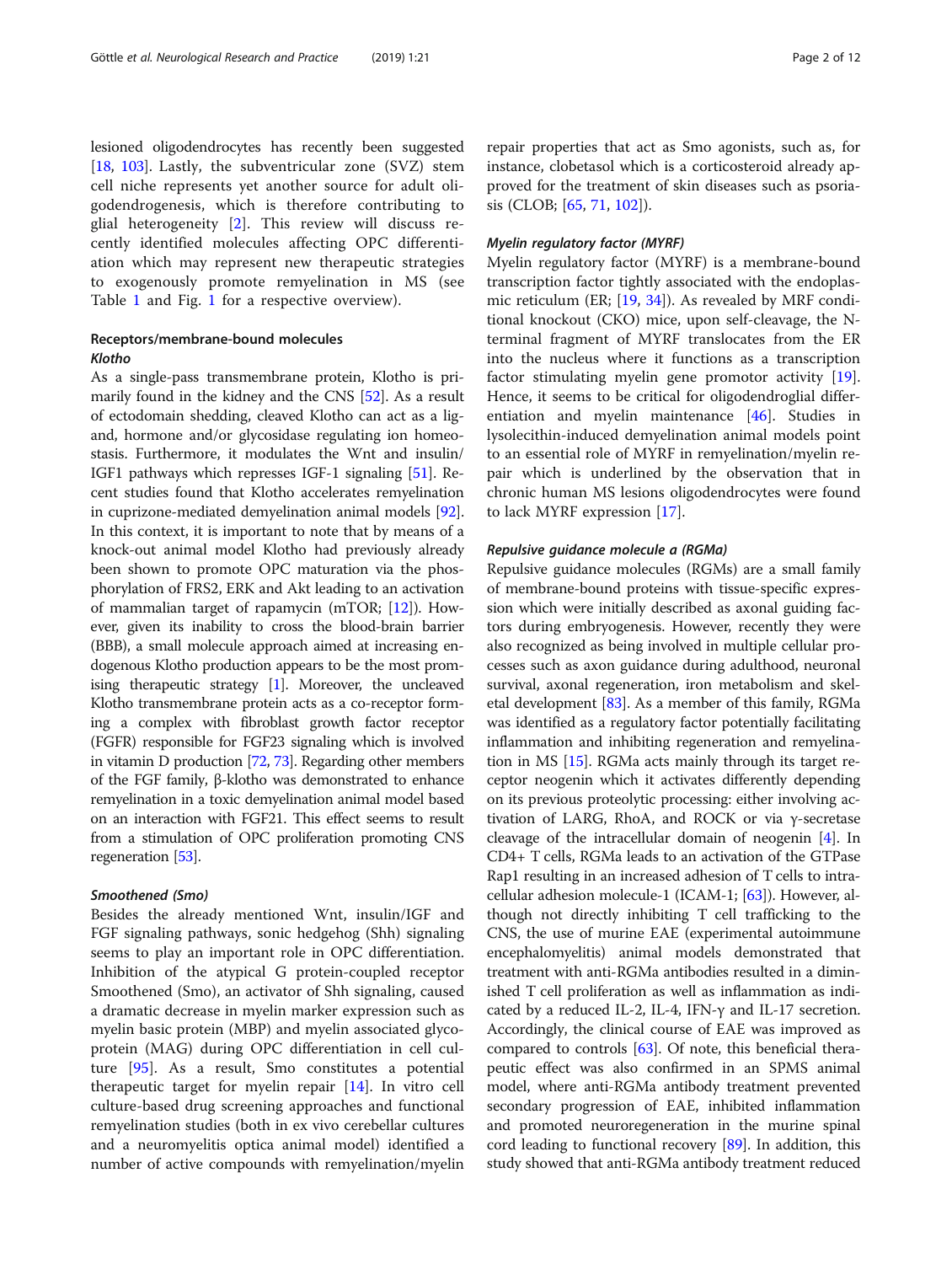<span id="page-2-0"></span>

|                                                         | Table 1 Overview of molecules for potential therapeutic use in MS                                                                                                                    |                                                                                                                                             |                                                                                                                                                                                                                              |                                                                                                              |                                                                                                                                                                                                                                                 |
|---------------------------------------------------------|--------------------------------------------------------------------------------------------------------------------------------------------------------------------------------------|---------------------------------------------------------------------------------------------------------------------------------------------|------------------------------------------------------------------------------------------------------------------------------------------------------------------------------------------------------------------------------|--------------------------------------------------------------------------------------------------------------|-------------------------------------------------------------------------------------------------------------------------------------------------------------------------------------------------------------------------------------------------|
| Molecule                                                | Mode of action                                                                                                                                                                       | Effect                                                                                                                                      | Experimental evidence                                                                                                                                                                                                        | <b>BBB</b> penetration                                                                                       | Clinical use                                                                                                                                                                                                                                    |
| Klotho (membrane-<br>bound protein)                     | Co-receptor of FGFR<br>responsible for FGF23<br>signaling                                                                                                                            | Regulation of PTH and vitamin<br>D homeostasis                                                                                              | Immunoprecipitation                                                                                                                                                                                                          | No data available                                                                                            |                                                                                                                                                                                                                                                 |
| (ectodomain of the<br>Cleaved Klotho<br>Klotho protein) | Phosphorylation of FRS2, ERK<br>Modulation of the Wnt and<br>insulin/IGF1 pathways<br>Activation of mTOR<br>and Akt                                                                  | Promotion of OPC maturation<br>Acceleration of remyelination                                                                                | Cuprizone-mediated demyelination<br>Knock-out animal model<br>animal model                                                                                                                                                   | $\overline{1}$                                                                                               |                                                                                                                                                                                                                                                 |
| Smo (membrane-<br>bound protein)                        | Activation of the Shh pathway                                                                                                                                                        | Acceleration of remyelination                                                                                                               | Primary oligodendrocyte cell culture                                                                                                                                                                                         | No data available                                                                                            |                                                                                                                                                                                                                                                 |
| Clobetasol (synthetic<br>glucocorticoid)                | Smo agonist                                                                                                                                                                          | Acceleration of remyelination                                                                                                               | MOG <sub>35-55</sub> chronic progressive EAE<br>PLP <sub>139-151</sub> relapsing remitting EAE<br>NMO animal model<br>Cerebellar cultures<br>animal model<br>animal model                                                    | $^{+}$                                                                                                       | Treatment of skin disorders (e.g.<br>eczema, psoriasis)                                                                                                                                                                                         |
| MYRF (transcription<br>factor)                          | Activation of myelin gene<br>promotors                                                                                                                                               | Promotion of OPC maturation<br>Acceleration of remyelination                                                                                | Lysolecithin animal model<br>Knock-out animal model<br>Human tissue analysis                                                                                                                                                 | No data available                                                                                            |                                                                                                                                                                                                                                                 |
| Anti-RGMa (antibody)                                    | Reduction of proinflammatory<br>regenerative molecule RGMa<br>proinflammatory and anti-<br>Neutralization of the<br>Reduction of T cell<br>cytokine secretion<br>proliferation       | Reduction of proinflammatory<br>Clinical improvement of EAE<br>Inhibition of inflammation<br>neuroregeneration<br>Promotion of<br>microglia | MOG <sub>35-55</sub> chronic progressive EAE<br>PLP <sub>139-151</sub> relapsing remitting EAE<br>NOD secondary progressive EAE<br>Human tissue analysis<br>NMO animal model<br>animal model<br>animal model<br>animal model | No data available                                                                                            | the anti-RGMa-antibody elezanu-<br>(NCT03737851) and progressive<br>mab in patients with relapsing<br>Phase 2 clinical trials assessing<br>MS (NCT03737812)                                                                                     |
| (endogenous<br>microRNA)<br>miR146a                     | Inactivation of IRAK1                                                                                                                                                                | Promotion of OPC maturation<br>Acceleration of remyelination                                                                                | Cuprizone-mediated demyelination<br>animal model                                                                                                                                                                             | No data available                                                                                            |                                                                                                                                                                                                                                                 |
| AS-2P (ascorbic acid<br>derivate)                       | Co-factor of hypoxia-inducible<br>and proteasomal degradation<br>of hypoxia-inducible factor a<br>Mediation of ubiquitination<br>Antioxidant properties<br>factor (HIF)<br>$(HIF-d)$ | Promotion of OPC maturation                                                                                                                 | Cuprizone-mediated demyelination<br>Mouse neural progenitor-derived<br>Mouse OPC-dorsal root ganglion<br>neuron coculture<br>OPC cell culture<br>animal model                                                                | No data available (No penetration<br>of ascorbic acid. Only oxidized<br>form can be transported by<br>GLUTI) | Use in the cosmetic industry as<br>AS-2P salts                                                                                                                                                                                                  |
| TB4 (hormone-like<br>peptide)                           | Upregulation of p38MAPK and<br>immunomodulatory properties<br>Anti-inflammatory and                                                                                                  | Promotion of OPC proliferation<br>Acceleration of remyelination<br>and differentiation                                                      | Cuprizone-mediated demyelination<br>PLP <sub>139-151</sub> relapsing remitting EAE<br>oligodendrocyte cell culture<br>Immortalized murine N20.1<br>Human tissue analysis<br>animal model<br>animal model                     | $\widehat{\pm}$                                                                                              | clinical trials assessing the use in<br>patients with dry eye syndrome<br>(NCT02974907, NCT01393132),<br>Several phase 1 and phase 2<br>(NCT00311766), myocardial<br>infarction (NCT01311518)<br>ulcers (NCT00382174),<br>epidermolysis bullosa |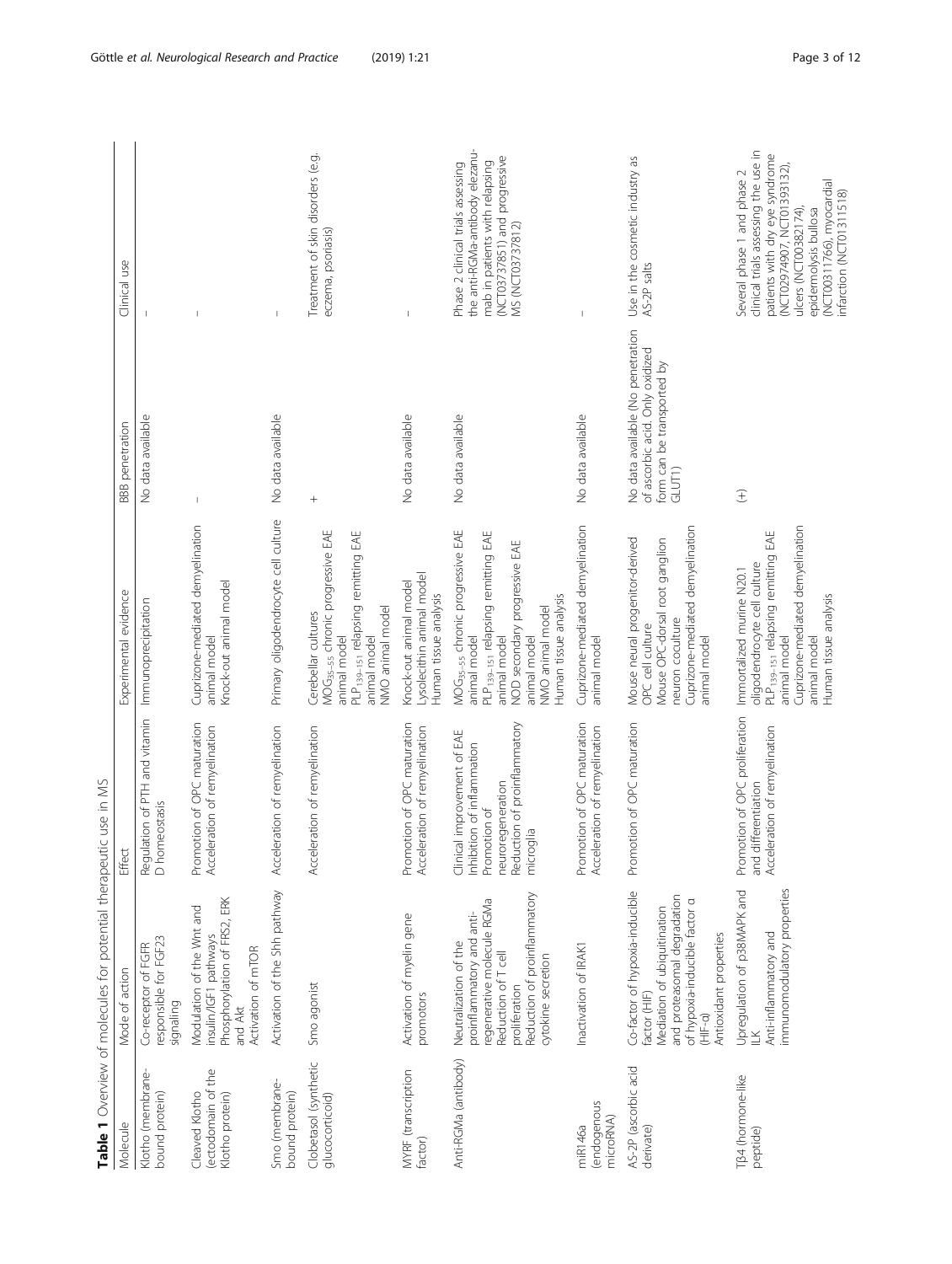|                                               |                                                                                                                                                                                                       | Table 1 Overview of molecules for potential therapeutic use in MS (Continued)                                           |                                                                                                                                                                                                                                                                                            |                        |                                                                                                                                                                                                           |
|-----------------------------------------------|-------------------------------------------------------------------------------------------------------------------------------------------------------------------------------------------------------|-------------------------------------------------------------------------------------------------------------------------|--------------------------------------------------------------------------------------------------------------------------------------------------------------------------------------------------------------------------------------------------------------------------------------------|------------------------|-----------------------------------------------------------------------------------------------------------------------------------------------------------------------------------------------------------|
| Molecule                                      | Mode of action                                                                                                                                                                                        | Effect                                                                                                                  | Experimental evidence                                                                                                                                                                                                                                                                      | <b>BBB</b> penetration | Clinical use                                                                                                                                                                                              |
| (pyrazolopyridine<br>derivative)<br>Etazolate | release of the neuroprotective<br>soluble N-terminal APP frag-<br>GABAA receptor modulator<br>Alpha-secretase activator<br>Alpha-secretase-induced<br>Adenosine antagonist<br>ment (sAPPalpha)        | Promotion of OPC maturation<br>Acceleration of remyelination<br>from demyelination<br>Protection of myelinated<br>axons | lination model using cerebellar slices<br>Ex vivo lysolecithin-induced demye-<br>Cuprizone animal model                                                                                                                                                                                    | $\widehat{t}$          | Phase 2 clinical trial assessing use<br>in patients with Alzheimer's<br>disease (NCT00880412)                                                                                                             |
| Nimodipine (calcium<br>channel blocker)       | palmitoyltransferase 1A (Cpt1a)<br>Reduction of reactive nitrogen<br>and NADPH oxidase 4 (Nox4)<br>Induction of microglial<br>Inhibition of carnitine<br>and oxygen species<br>apoptosis              | Acceleration of remyelination                                                                                           | Mouse primary and N9 microglia cell<br>MOG <sub>35-55</sub> chronic progressive EAE<br>PLP <sub>139-151</sub> relapsing remitting EAE<br>MP4-induced EAE animal model<br>animal model<br>animal model<br>culture                                                                           | $^{+}$                 | Treatment of vasospasm<br>following subarachnoid<br>hemorrhage                                                                                                                                            |
| Hesperidin<br>(flavonoid)                     | Reduction of proinflammatory<br>proinflammatory CD4+ T-cells<br>to a regulatory T cell status<br>cell infiltration into the CNS<br>Antioxidant properties<br>T-cell polarization of                   | Reduction of inflammation<br>and demyelination                                                                          | MOG <sub>35-55</sub> chronic progressive EAE<br>animal model                                                                                                                                                                                                                               | $^{+}$                 | OTC dietary supplement                                                                                                                                                                                    |
| Hesperetin<br>(flavonoid)                     | Downregulation of TLR4<br>Antioxidant properties                                                                                                                                                      | Reduction of inflammation<br>and demyelination                                                                          | Lysolecithin-induced demyelination<br>HT22 neuronal and BV-2 microglial<br>A <sub>B</sub> mouse model<br>animal model<br>cell culture                                                                                                                                                      | $\! + \!\!\!\!$        | OTC dietary supplement                                                                                                                                                                                    |
| Quercetin (flavonoid)                         | Release of neurotrophic factors<br>Inhibition of NF-kB and reduc-<br>Attenuation of glutamate-<br>tion of reactive nitrogen<br>mediated excitotoxicity<br>Modulation of the Wnt<br>pathway<br>species | Acceleration of remyelination<br>Reduction of inflammation<br>Stimulation of neurite<br>and demyelination<br>outgrowth  | Ethidium bromide-mediated demye-<br>Intracerebral hemorrhage rat model<br>Lysolecithin-induced demyelination<br>Parental PC12 pheochromozytoma<br>and BV-2 microglial cell culture<br>Behavioral and neurochemical<br>studies in swiss albino mice<br>ination animal model<br>animal model |                        | OTC dietary supplement                                                                                                                                                                                    |
| TDP6 (peptide)                                | Mimetic of the neurotrophin<br>Activation of TrkB receptors<br>and downstream Erk1/2<br>BDNF                                                                                                          | Acceleration of remyelination<br>Promotion of OPC<br>differentiation                                                    | Mouse/rat OPC-dorsal root ganglion<br>Cuprizone-mediated demyelination<br>Chick and rat primary dorsal root<br>ganglion neuron cell cultures<br>Primary OPC culture<br>neuron coculture<br>animal model                                                                                    | No data available      |                                                                                                                                                                                                           |
| Anti-NogoA<br>(antibody)                      | Neutralization of the axonal<br>inhibitory protein Nogo A                                                                                                                                             | Promotion of OPC proliferation<br>Acceleration of remyelination<br>Axonal regeneration<br>and differentiation           | Rat, mouse and monkey spinal cord<br>Lysolecithin-induced demyelination<br>MOG <sub>35-55</sub> chronic progressive EAE<br>Rat stroke animal model<br>injury animal models<br>animal model                                                                                                 | No data available*     | Phase 1 clinical trial assessing the<br>ozanezumab in patients with MS<br>the use of anti-NogoA-antibody<br>Phase 1 clinical trials assessing<br>(NCT01435993, NCT01424423)<br>use of anti-NogoA-antibody |

Göttle et al. Neurological Research and Practice (2019) 1:21 eras and provide the set of 12 Page 4 of 12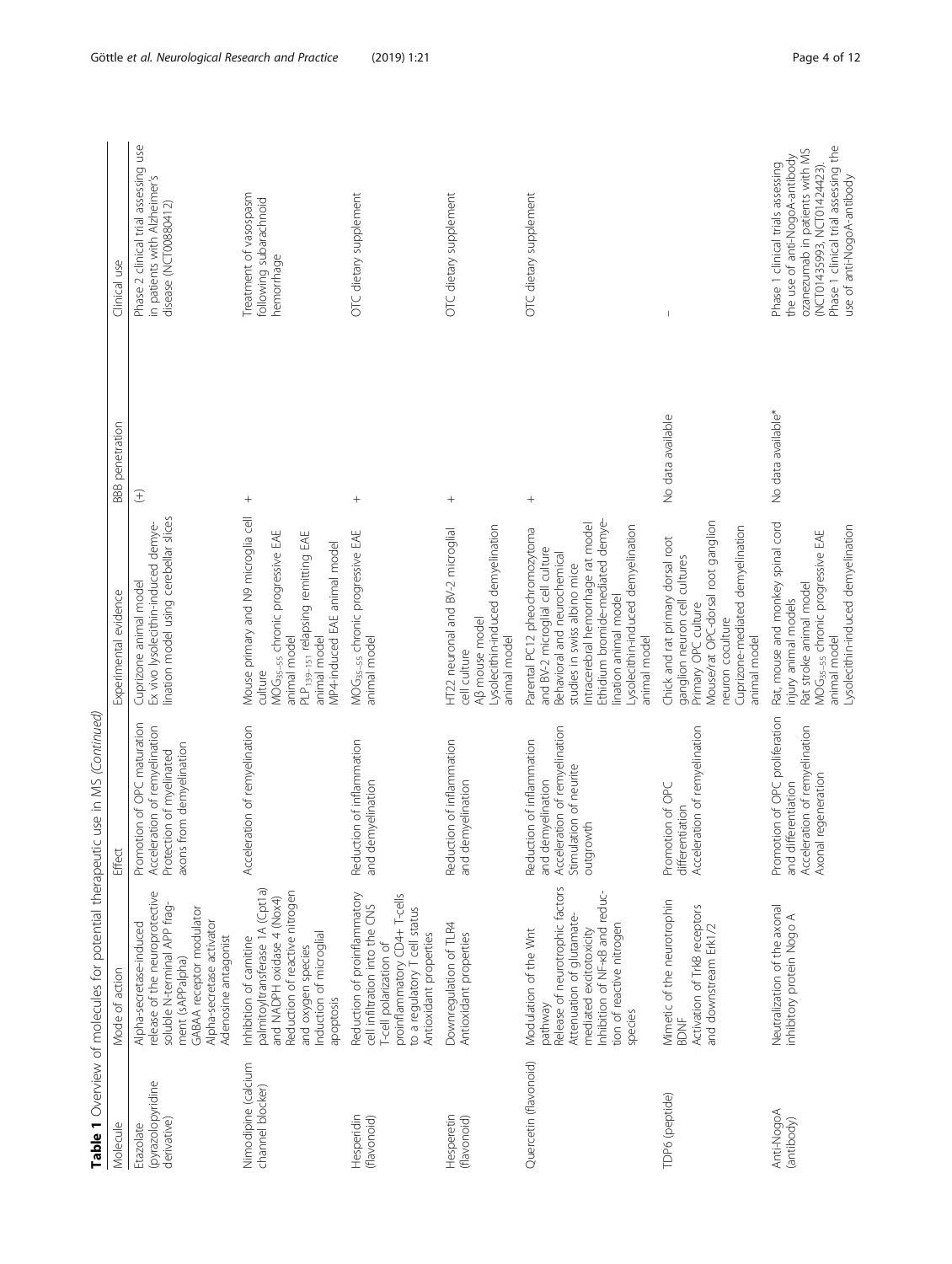|                                            |                                                                                     | Table 1 Overview of molecules for potential therapeutic use in MS (Continued) |                                                                                                                                                                                                                                                                                                                                                                                                                                                                                                                                                                                     |                        |                                                                                                                                                                                                                                          |
|--------------------------------------------|-------------------------------------------------------------------------------------|-------------------------------------------------------------------------------|-------------------------------------------------------------------------------------------------------------------------------------------------------------------------------------------------------------------------------------------------------------------------------------------------------------------------------------------------------------------------------------------------------------------------------------------------------------------------------------------------------------------------------------------------------------------------------------|------------------------|------------------------------------------------------------------------------------------------------------------------------------------------------------------------------------------------------------------------------------------|
| Molecule                                   | Mode of action                                                                      | Effect                                                                        | Experimental evidence                                                                                                                                                                                                                                                                                                                                                                                                                                                                                                                                                               | <b>BBB</b> penetration | Clinical use                                                                                                                                                                                                                             |
|                                            |                                                                                     |                                                                               | animal model                                                                                                                                                                                                                                                                                                                                                                                                                                                                                                                                                                        |                        | sing the use anti-NogoA-antibody<br>cord injury (NCT06016). Phase<br>ozanezumab in amyotrophic lat-<br>1 and phase 2 clinical trial asses-<br>ATI355 in patients with spinal<br>eral sclerosis (NCT00875446,<br>NCT01753076).            |
| (quinazoline derivate)<br><b>Yhhu4952</b>  | Inhibition of the Jagged1-<br>Notch1 pathway                                        | Acceleration of remyelination<br>and differentiation                          | Promotion of OPC proliferation Rat primary OPC-astrocyte coculture<br>Cuprizone-mediated demyelination<br>MOG <sub>35-55</sub> chronic progressive EAE<br>animal model<br>animal model                                                                                                                                                                                                                                                                                                                                                                                              | $^{+}$                 |                                                                                                                                                                                                                                          |
| Tamoxifen (estrogen<br>receptor modulator) | receptors ERa, ERB, and GPR30<br>Modulation of estrogen                             | Acceleration of remyelination<br>Promotion of OPC<br>differentiation          | Ethidium bromide-mediated demye-<br>lination animal model<br>Primary OPC culture                                                                                                                                                                                                                                                                                                                                                                                                                                                                                                    | $^{+}$                 | Breast cancer treatment                                                                                                                                                                                                                  |
| metabolite)                                | members of the ERK/MAPK<br>CDP-choline (choline Possible interaction with<br>family | Promotion of OPC proliferation<br>Acceleration of remyelination               | Cuprizone-mediated demyelination<br>MOG <sub>35-55</sub> chronic progressive EAE<br>Primary OPC, microglial and<br>macrophage cell culture<br>animal model<br>animal model                                                                                                                                                                                                                                                                                                                                                                                                          | $\ddot{\phantom{1}}$   | brain injury (e.g. NCT00545662) or<br>Several clinical trials assessing the<br>use in patients with acute stroke<br>(e.g. NCT00331890), traumatic<br>NCT00223236) among others.<br>psychiatric disorders (e.g.<br>OTC dietary supplement |
|                                            | BBB Blood brain barrier, MS Multiple sclerosis, OPC Oligodendrogli                  |                                                                               | encephalomyelitis, MMO Neuromyelitis optica, MBP4 MBP-PLP fusion protein, MOD Non-obese diabetes, OTC Over the counter, += penetrates the blood brain barrier, (+) = only little evidence for BBB penetration or low<br>al precursor cell, PTH Parathyroid hormone, MOG Myelin oligodendrocyte glycoprotein, PLP Proteolipid protein, EAE Experimental autoimmune<br>permeability, – = does not penetrate the blood brain barrier, * = Anti-NogoA antibody was administered intravenously in clinical trials with MS patients, but pharmacokinetic data was not publicly accessible |                        |                                                                                                                                                                                                                                          |

Göttle et al. Neurological Research and Practice (2019) 1:21 **Page 5 of 12** Page 5 of 12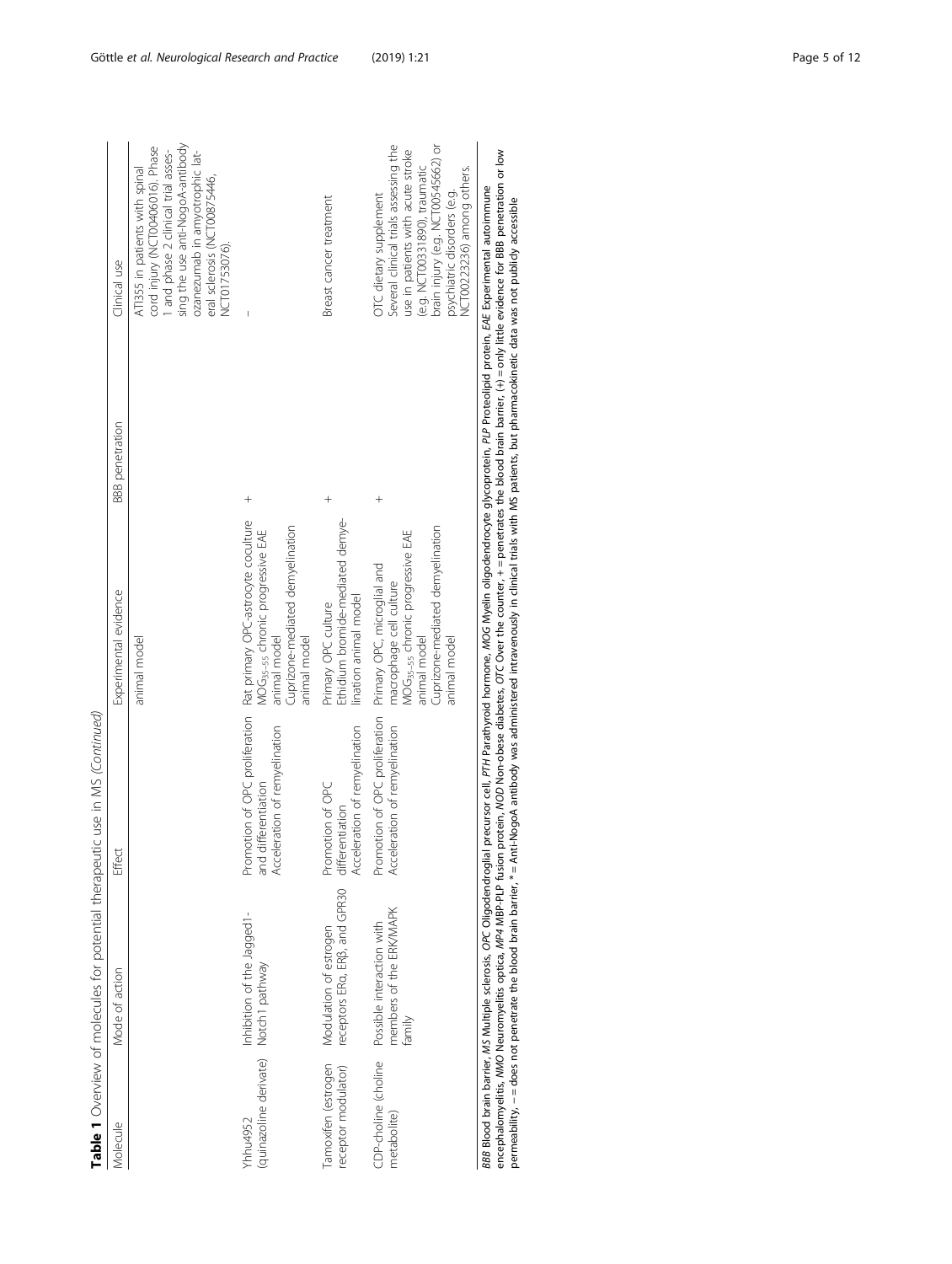<span id="page-5-0"></span>

the number and activation of CD11b + microglia in the inflamed CNS. Interestingly, activated microglia were also shown to express RGMa and to inhibit axonal outgrowth via direct cell to cell contact. This effect could be reversed not only by the anti-RGMa antibody but also by the antibiotic minocycline recently tested in clinical trials as a potential treatment option for clinically isolated syndrome (CIS) [[45](#page-9-0), [61](#page-10-0)]. In addition, RGMa may also be involved in neuromyelitis optica (NMO) as in an NMO animal model similar effects of anti-RGMa treatment were observed such as a more favourable disease course, a weaker immune response, and a partial restoration of AQP4 and GFAP reactivity [\[33](#page-9-0)].

# Physiologically occurring free molecules miR-146a

During the past years, microRNAs and their dysregulated expression have been studied extensively in MS pathology [[16](#page-9-0)]. Pharmaceutically, they are of interest due to the idea that they could be delivered to target structures via extracellular vesicles [[69\]](#page-10-0). MicroRNA miR-146a was assigned a potential role in myelin repair as it was demonstrated to promote oligodendroglial differentiation and to enhance remyelination in the toxically demyelinated corpus callo-sum of mice [[108\]](#page-11-0). Mechanistically, it is thought to inactivate interleukin-1 receptor-associated kinase 1 (IRAK1), an intracellular signaling molecule disturbing OPC differentiation [[48](#page-9-0)].

# L-ascorbyl-2-phosphate (AS-2P)

Various studies have demonstrated decreased levels of ascorbic acid in the serum of MS patients [\[7](#page-8-0), [90](#page-10-0)]. In this context, in vitro and in vivo experiments recently identified L-ascorbyl-2-phosphate (AS-2P), a stable form of vitamin C, to be able to stimulate OPC differentiation into mature and myelinating oligodendrocytes [[31\]](#page-9-0). AS-2P was found to increase the expression of oligodendroglial myelin markers such as 2′,3′-Cyclic-nucleotide 3′-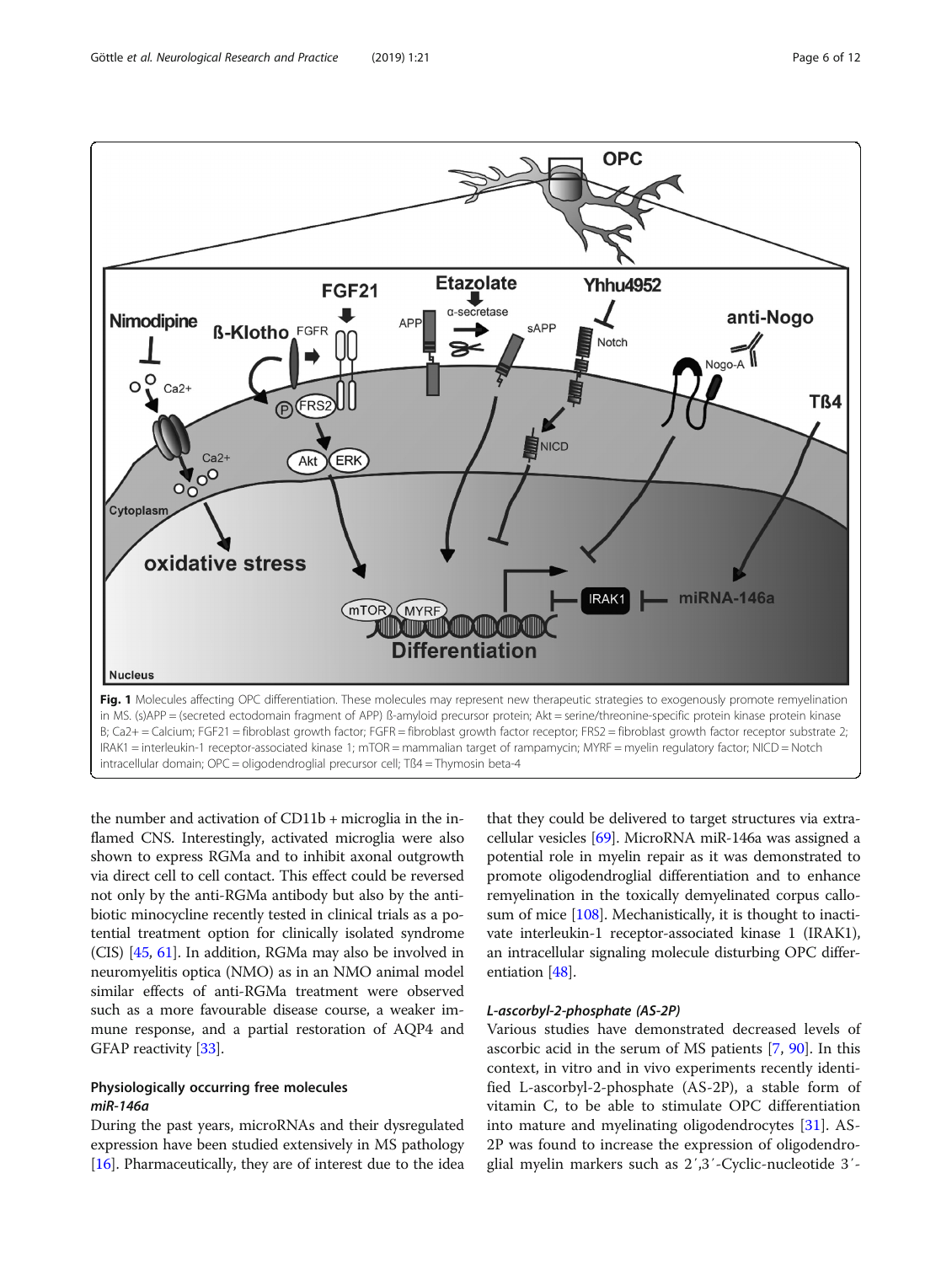phosphodiesterase (CNPase) and MBP and to facilitate the formation of myelin sheaths in OPC/neuron cocultures. In addition, As-2P also exerts a regenerative impact in the toxic cuprizone animal model. Interestingly and of note, all these effects seem to be independent of its well-described antioxidant properties.

# Thymosin-β4

Thymosin beta-4 (timbetasin, Tβ4) is a 43-amino acid hormone-like peptide which is mainly involved in the regulation of cell motility and migration. It is thought to interact with globular actin (G-actin) regulating actin polymerization and ultimately microfilament formation [[78\]](#page-10-0). Furthermore, recent studies demonstrated Tβ4 to have anti-inflammatory and immunomodulatory properties, to promote OPC proliferation and differentiation as well as remyelination in the CNS. In EAE and the cuprizone model, Tβ4 treatment led to a significant neurological functional improvement which was accompanied by a reduction of inflammatory cell infiltrates, an enhanced oligodendrogenesis and recruitment of OPCs to demyelinated axons which resulted in a relevant reduction of axonal damage in the demyelinating CNS [[107,](#page-11-0) [109\]](#page-11-0). In MS brains, it was found to be present in the periphery of not yet fully remyelinated lesions which, in the context of the previous findings, suggests a restorative effect [\[57](#page-10-0)]. On the other hand, proteomic profiling studies of cerebrospinal fluid (CSF) showed significantly decreased Tβ4 levels in MS patients as compared to patients with other neurological diseases [[55\]](#page-10-0). Mechanistically, the exact mode of action of Tβ4 still needs further clarification but seems to be multifaceted as Tβ4 has several biological functions [ $25$ ]. However, Tβ4 leads to an upregulation of p38 mitogen-activated protein kinase (p38MAPK; [[79\]](#page-10-0)), miRNA 146a [[80](#page-10-0), [108](#page-11-0), [111\]](#page-11-0), and smoothened-activating integrin linked kinase (ILK) [[44\]](#page-9-0), all of them being involved in the mediation of OPC differentiation (see further above).

# Non-physiologically occurring free molecules Etazolate

The pyrazolopyrine derivate etazolate features unique pharmacological properties as it simultaneously acts as an alpha-secretase activator, an allosteric GABAA receptor modulator [[58\]](#page-10-0), an adenosine antagonist [[97\]](#page-11-0) and a phosphodiesterase (PDE) inhibitor for PDE4 [\[96](#page-11-0)]. In demyelinating animal models etazolate has been shown to promote the restoration of myelinated axons via an alphasecretase-induced release of the soluble N-terminal APP fragment (sAPPalpha), an endogenous protein with neuroprotective properties [\[56\]](#page-10-0). Of note, a clinical trial in Alzheimer's disease (AD) already demonstrated a favorable

clinical safety/tolerability profile (ClinicalTrials.gov Identifier: NCT00880412).

# Nimodipine

The voltage gated L-type calcium channel blocker nimodipine is commonly used clinically to prevent cerebral vasospams often following subarachnoid haemorrhage (SAH). In different EAE animal models and in cell culture experiments nimodipine was demonstrated to exert a positive impact on both inflammation and neurodegeneration via the induction of microglial apoptosis and improved oligodendrogenesis [\[81\]](#page-10-0). Of note, it does so without affecting the primary immune response. As it exerts a protective effect on neurons and is able to preserve myelin in EAE, nimodipine seems to be a promising candidate for both RMS and PMS [[39](#page-9-0)].

# Hesperidin and hesperetin

Hesperidin is a common flavanone from the fruit peel of Citrus aurantium (bitter orange) with antioxidant, anti-inflammatory and neuroprotective properties [\[77](#page-10-0)]. Oxidative stress is assumed to be one of the causes of neurodegeneration in MS [\[26](#page-9-0)] so that antioxidant compounds have long been regarded as a protective therapy option [[27,](#page-9-0) [35](#page-9-0), [84](#page-10-0)]. In MOG-induced EAE hesperidin treatment led to a reduction of disease severity. This effect is probably mediated by a hesperidin-induced reduction of proinflammatory cell infiltration into the CNS, a T-cell polarization of proinflammatory CD4+ Tcells to a regulatory T cell status and a subsequent shift from proinflammatory IL-1b, IL-6, IL-17, and TNF-α to regulatory L-10 and TGF-β cytokines [[13,](#page-8-0) [32](#page-9-0)]. In addition, the aglycone derivate of hesperidin (hesperetin) inhibits neuroinflammation by a downregulation of TLR4 which leads to a decrease of the proinflammatory TLR4-dependent downstream cytokines NF-κB, TNF-α, and IL-1β as demonstrated in an Aβ mouse model [\[36](#page-9-0)]. The administration of hesperetin in a lysolecithin (LPC)-induced focal demyelination animal model demonstrated a decreased demyelination and glial activation in the optic chiasm which led to a functional recovery and might reflect a beneficial impact of hesperetin on remyelination [\[5](#page-8-0)].

# **Quercetin**

Like hesperidin, the flavonol quercetin is a member of the flavonoid group and thus considered to possess antioxidant, antiviral and neuroprotective properties. Its neuroprotective effect is mainly based on its anti-inflammatory and antioxidant activity as well as its ability to induce the release of neurotrophic factors while simultaneously attenuating glutamate-mediated excitotoxicity [[88](#page-10-0)]. Quercetin treatment was shown to reduce the expression levels of the proinflammatory cytokines TNF- $\alpha$ , IL-6, IL-1β and COX-2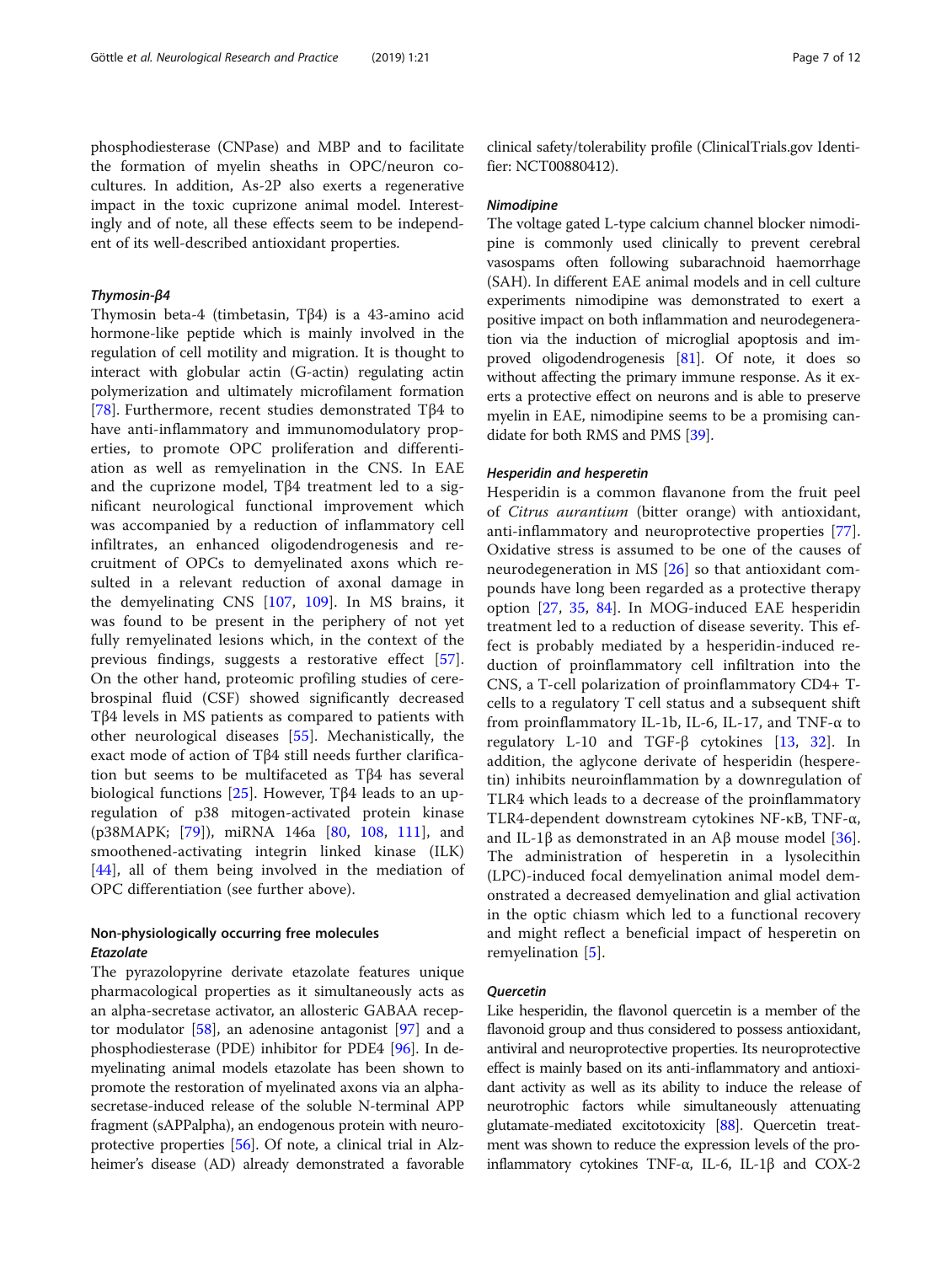[[60](#page-10-0)] promoting a functional recovery in the inflamed CNS based on an animal model of intracerebral hemorrhage [[110\]](#page-11-0). Cell culture experiments revealed that quercetin enhances neurite outgrowth by the release of neurotrophic factors, such as brain-derived neurotrophic factor (BDNF), neurotrophin (NGF; [\[66](#page-10-0)]), growth-associated protein 43 (GAP43) and microtubule-associated protein (MAP; [[62](#page-10-0)]). Furthermore, it can potentially decrease nitrosative stress by inhibiting NF-κB and its downstream effector inducible nitric oxide synthase (iNOS; [\[43\]](#page-9-0)). Regarding remyelination, recent studies demonstrated that quercetin interferes with the canonical Wnt signaling pathway by separating the Wnt-downstream transcription regulating protein βcatenin from transcription factor 4 [\[21,](#page-9-0) [22,](#page-9-0) [104](#page-11-0)], which in turn improves myelin repair as demonstrated in demyelinating animal models [\[8,](#page-8-0) [64](#page-10-0)].

# Tricyclic dimeric peptide 6 (TDP6) – BDNF

Tricyclic dimeric peptide 6 (TDP6) is a small multicyclic peptide that mimics a distinct region of the neurotrophin BDNF which exerts its effect via the transmembrane tropomyosin-related kinase B (TrkB) receptor [[11\]](#page-8-0). BDNF is required for normal CNS myelination [[9](#page-8-0), [41\]](#page-9-0) and is able to directly enhance myelination in oligodendrocytes [\[100\]](#page-11-0). Cell culture studies demonstrated, that TDP6 selectively targets TrkB receptors [[67](#page-10-0)] and activates the downstream signaling molecules extracellular related-kinase 1 and 2 (Erk $1/2$ ; [\[98](#page-11-0)]) which in turn promotes remyelination [\[24](#page-9-0), [99\]](#page-11-0). Further studies in EAE demonstrated that stimulation of TrkB enhances remyelination by increasing oligodendrocyte differentiation, the frequency of myelinated axons and myelin sheath thickness [[23](#page-9-0)].

# Miscellaneous other molecules

Anti-NogoA antibodies were previously developed for and intensively studied in axonal regeneration of the acutely injured CNS [[82\]](#page-10-0). Their application in a rodent lysolecithin-based demyelinating animal model was found to promote remyelination of axon tracts in the spinal cord [\[37](#page-9-0)]. This indicates that anti-NogoA treatment might constitute a potential anti-degenerative approach particularly interesting regarding PMS in which axonal degeneration is thought to outweigh inflammation [\[38\]](#page-9-0). Aside from that, Notch signaling has been found to play an important role in the regulation of developmental and repair-associated oligodendrogenesis [\[42](#page-9-0)]. Interestingly, it was now shown that the small molecule Yhhu4952 can be used to inhibit the Jagged1-Notch1 pathway and when applied to cuprizone-demyelinated or EAE animal models it was found to boost oligodendroglial differentiation and to improve myelin restoration  $[106]$ . Besides these factors tamoxifen, an FDA-approved selective estrogen receptor modulator (SERM) used for the treatment of breast cancer, was

found to induce OPC differentiation in culture and to accelerate remyelination in demyelinating animal models [\[28](#page-9-0)]. Further studies demonstrated that modulation of estrogen receptors ERα, ERβ, and GPR30 are responsible for the observed effects [\[6](#page-8-0)]. Another interesting approach is to use choline metabolites such as CDP-choline (citicoline) to enhance remyelination in MS [\[29,](#page-9-0) [30](#page-9-0), [76](#page-10-0), [85](#page-10-0)]. CDPcholine was found to ameliorate the disease course of EAE and to exert beneficial effects on myelin, oligodendrocytes and axons. Upon cuprizone-induced demyelination, CDP-choline stimulated myelin regeneration and reversed motor coordination deficits. Mechanistically, increased remyelination apparently arises from an increase in the numbers of proliferating OPCs and oligodendrocytes [\[86\]](#page-10-0).

# Conclusion

Remyelination remains the most important therapeutic treatment goal in MS in order to improve clinical deficits and to avert neurodegeneration which is already present at early stages of the disease [\[49](#page-9-0)]. This is of particular importance as neurodegeneration dictates in large measure the accumulating neurological disability in MS. Even in radiologically isolated syndrome (RIS), a controversially discussed precursor to MS based exclusively on the incidental finding of clinically asymptomatic MRI lesions, there is evidence for thalamic volume loss as a correlate of early neurodegeneration  $[3]$  $[3]$ . It is therefore very encouraging to observe the plethora of emerging clinical studies investigating the potential of different agents to promote remyelination. Once fully established, such therapies will probably be used as add-on medications in a two-pronged approach alongside "classical "immunomodulators. Of course, translation of experimental findings into clinical trials assessing remyelination faces significant challenges. Notably it is unclear which outcome measures should be best used in order to adequately monitor therapeutic efficiency [[68,](#page-10-0) [87](#page-10-0)]. Secondly, molecules supposed to stimulate OPC differentiation should not exert negative pleiotropic effects on otherwise physiologically required homeostatic pathways. This is particularly true for experimental molecules aiming at a modulation of the activity of receptors and membrane-bound proteins such as, for instance, Klotho, Wnt, Smo and RGMa. Accordingly, for entirely new molecules extensive animal studies will be an absolute prerequisite as a first line of verification that they are well-tolerated and do not lead to serious adverse events (SAEs). In contrast, repurposing of well-known drugs already approved for other medical indications constitutes an elegant strategy to avoid SAEs, to accelerate clinical development and to secure patient trust. Of note, in order to produce effects on remyelination potential molecules need to be able to cross the BBB into the brain. It is therefore key to find effective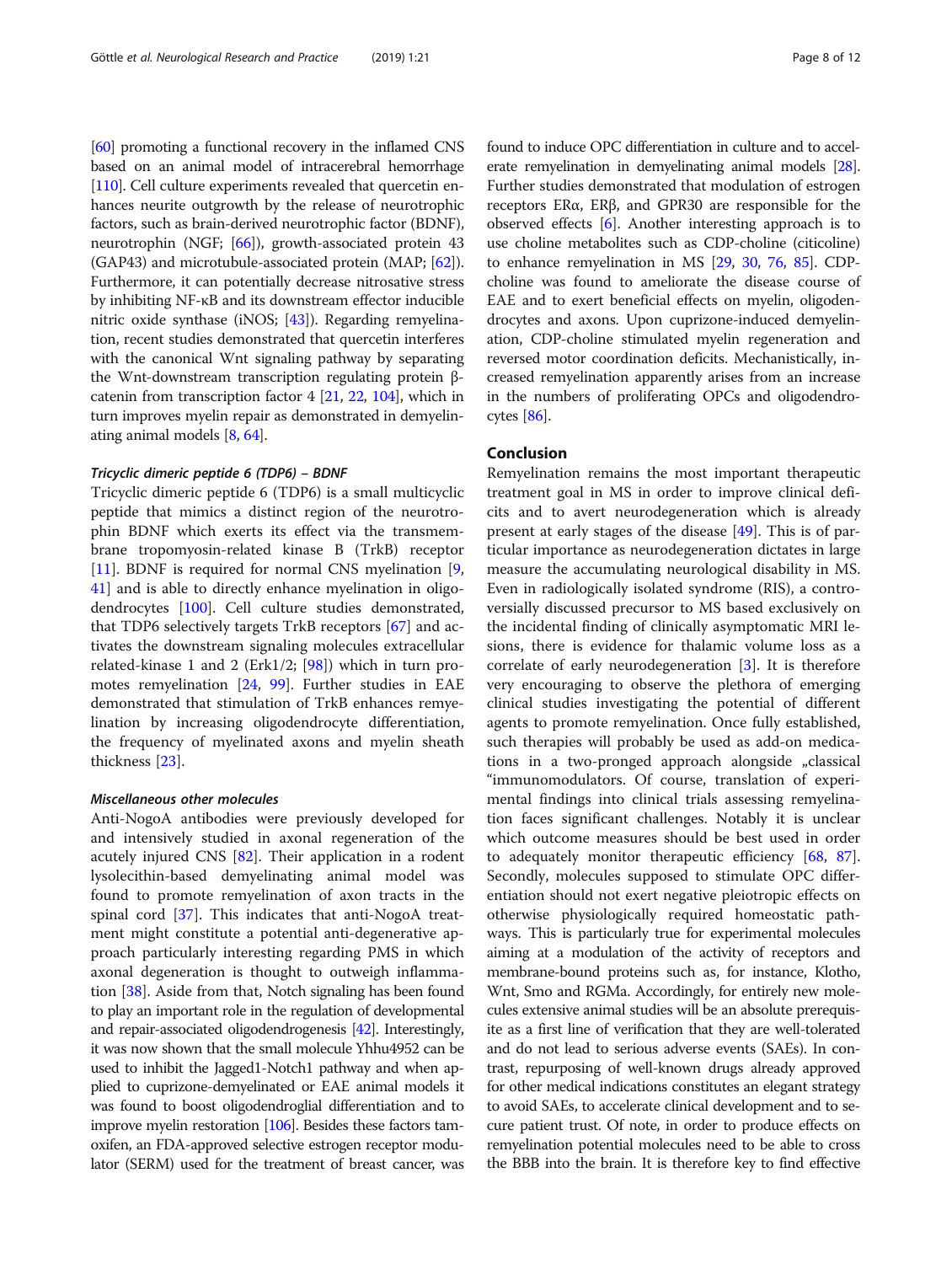<span id="page-8-0"></span>ways of delivery, all the more, as it is a misconception that even most so-called small molecules (i.e. < 900 Da) can easily cross the BBB [\[70](#page-10-0)]. At least for Clobetasol [\[65](#page-10-0)], Yhhu4952 [\[106](#page-11-0)], tamoxifen [\[54\]](#page-10-0), nimodipine [[93](#page-11-0)], CDPcholine [\[74\]](#page-10-0) and the flavonoids [[101,](#page-11-0) [105](#page-11-0)] BBB penetration has already been established (see Table [1\)](#page-2-0). Despite all these challenges, looking at the multitude of promising molecules presented in this review is extremely reassuring.

# Abbreviations

AD: Alzheimer's disease; AS-2P: L-ascorbyl-2-phosphate; BBB: Blood-brain barrier; BDNF: Brain-derived, neurotrophic factor; CIS: Clinically isolated syndrome; CLOB: Clobetasol; CNPase: 2′,3′-Cyclic-nucleotide 3′ phosphodiesterase; CNS: Central nervous system; CSF: Cerebrospinal fluid; EAE: Experimental autoimmune encephalomyelitis; ER: Endoplasmatic reticulum; Erk1/2: Extracellular related-kinase 1 and 2; FGFR: Fibroblast growth factor receptor; G-actin: Globular actin; GAP43: Growth-associated protein 43; ICAM-1: Intracellular adhesion molecule-1; ILK: Integrin linked kinase; iNOS: Inducible nitric oxide synthase; IRAK1: Interleukin-1 receptorassociated kinase; LPC: Lysolecithin; MAG: Myelin associated glycoprotein; MAP: Microtubule-associated protein; MBP: Myelin basic protein; MS: Multiple sclerosis; mTOR: Mammalian target of rapamycin; MYRF: Myelin regulatory factor; NGF: Neurotrophin; NMO: Neuromyelitis optica; OPC: Oligodendroglial precursor cells; p38MAPK: p38 mitogen-activated protein kinase; PDE: Phosphodiesterase; PMS: Progressive multiple sclerosis; RGM: Repulsive guidance molecule; RIS: Radiologically isolated syndrome; RMS: Relapsing multiple sclerosis; SAE: Serious adverse event; SAH: Subarachnoid haemorrhage; sAPPalpha: Soluble N-terminal amyloid precursor protein alpha; SERM: Selective estrogen receptor modulator; Shh: Sonic hedgehog; Smo: G protein-coupled receptor Smoothened; TDP6: Tricyclic dimeric peptide 6; Tf4: Transcription factor 4; TrkB: Tropomyosin-related kinase B; Tβ4: Thymosin beta-4

## Acknowledgements

Not applicable.

#### Authors' contributions

All authors read, reviewed and approved the final manuscript. All authors equally contributed to the editing of the article. PG mainly contributed to the conception, literature search and writing of the sections Etazolate, Klotho, Smoothened (Smo), Myelin regulatory factor (MYRF), Miscellaneous other molecules as well as to the figure designing; MF to the conception, literature search and writing of the sections Thymosin-ß4, Hesperidin and hesperetin, Quercetin, Tricyclic-dimeric peptide-6 (TDP6) – BDNF and Repulsive guidance molecule a (RGMa); VW of the sections L-ascorbyl-2-phosphate (As-2P) and Nimodipine; PK of the sections MiR-146a and Miscellaneous other molecules; DK of the sections Introduction and Conclusion as well as conception, review and supplementation of the entire article. KR and HPH reviewed and edited the entire article and contribute to the conception and supplementation of the article.

# Funding

None of the authors received funding for preparation of this manuscript. Research on myelin repair in the laboratory of PK was supported by the French societies ARSEP and AFM, by the Deutsche Forschungsgemeinschaft (DFG; grants KU1934/2–1, KU1934/5–1), by the Stifterverband/ Novartisstiftung, by the Christiane and Claudia Hempel Foundation for clinical stem cell research, iBrain, Sanofi/Genzyme and Geneuro. The MS Center at the Department of Neurology in Düsseldorf is supported in part by the Walter and Ilse Rose Foundation and the James and Elisabeth Cloppenburg, Peek, and Cloppenburg Düsseldorf Stiftung.

## Availability of data and materials

Data sharing is not applicable to this article as no datasets were generated.

## Ethics approval and consent to participate

This manuscript does not involve the use of any animal or human data or tissues.

#### Consent for publication

Not applicable.

#### Competing interests

PG and PK performed consultancy work for GeNeuro. HPH received consultancy fees and fees for serving on steering or data monitoring committees and adboards from Bayer Healthcare, Biogen, GeNeuro, Genzyme, MedDay, Merck, Novartis, Celgene Receptos, Roche, Teva with approval by the Rector of Heinrich-Heine-University. DK received travel grants from GeNeuro and Merck, refund of congress participation fees from GeNeuro, Merck, Servier, consulting fees from Grifols, payment for lectures from Grifols and support for research projects from Teva. MF, VW and KR declare that they have no competing interests.

#### Author details

<sup>1</sup>Department of Neurology, Medical Faculty, Heinrich-Heine-University, Moorenstrasse 5, 40225 Düsseldorf, Germany. <sup>2</sup>Department of Neurology, Medical University of Lublin, Lublin, Poland.

# Received: 11 March 2019 Accepted: 14 May 2019 Published online: 08 July 2019

#### References

- 1. Abraham, C. R., Chen, C., Cuny, G. D., Glicksman, M. A., & Zeldich, E. (2012). Small-molecule klotho enhancers as novel treatment of neurodegeneration. Future Medicinal Chemistry, 4(13), 1671–1679. [https://](https://doi.org/10.4155/fmc.12.134) [doi.org/10.4155/fmc.12.134.](https://doi.org/10.4155/fmc.12.134)
- 2. Akkermann, R., Beyer, F., & Küry, P. (2017). Heterogeneous populations of neural stem cells contribute to myelin repair. Neural Regeneration Research, 12(4), 509.
- 3. Amato, M. P., Hakiki, B., Goretti, B., Rossi, F., Stromillo, M. L., Giorgio, A., et al. (2012). Association of MRI metrics and cognitive impairment in radiologically isolated syndromes. Neurology, 78(5), 309–314. [https://doi.org/](https://doi.org/10.1212/WNL.0b013e31824528c9) [10.1212/WNL.0b013e31824528c9](https://doi.org/10.1212/WNL.0b013e31824528c9).
- Banerjee, P., Harada, H., Tassew, N. G., Charish, J., Goldschneider, D., Wallace, V. A., et al. (2016). Upsilon-secretase and LARG mediate distinct RGMa activities to control appropriate layer targeting within the optic tectum. Cell Death and Differentiation, 23(3), 442–453. [https://doi.org/10.](https://doi.org/10.1038/cdd.2015.111) [1038/cdd.2015.111](https://doi.org/10.1038/cdd.2015.111).
- 5. Baradaran, S., Hajizadeh Moghaddam, A., & Ghasemi-Kasman, M. (2018). Hesperetin reduces myelin damage and ameliorates glial activation in lysolecithin-induced focal demyelination model of rat optic chiasm. Life Sciences, 207, 471–479. <https://doi.org/10.1016/j.lfs.2018.07.001>.
- 6. Barratt, H. E., Budnick, H. C., Parra, R., Lolley, R. J., Perry, C. N., & Nesic, O. (2016). Tamoxifen promotes differentiation of oligodendrocyte progenitors in vitro. Neuroscience, 319, 146–154. [https://doi.org/10.1016/j.neuroscience.](https://doi.org/10.1016/j.neuroscience.2016.01.026) [2016.01.026.](https://doi.org/10.1016/j.neuroscience.2016.01.026)
- 7. Besler, H. T., Comoglu, S., & Okcu, Z. (2002). Serum levels of antioxidant vitamins and lipid peroxidation in multiple sclerosis. Nutritional Neuroscience, 5(3), 215–220. <https://doi.org/10.1080/10284150290029205>.
- 8. Carvalho, F. B., Gutierres, J. M., Beckmann, D., Santos, R. P., Thome, G. R., Baldissarelli, J., et al. (2018). Quercetin treatment regulates the Na(+),K(+ )-ATPase activity, peripheral cholinergic enzymes, and oxidative stress in a rat model of demyelination. Nutrition Research, 55, 45–56. [https://doi.org/10.](https://doi.org/10.1016/j.nutres.2018.04.004) [1016/j.nutres.2018.04.004.](https://doi.org/10.1016/j.nutres.2018.04.004)
- 9. Cellerino, A., Carroll, P., Thoenen, H., & Barde, Y. A. (1997). Reduced size of retinal ganglion cell axons and hypomyelination in mice lacking brainderived neurotrophic factor. Molecular and Cellular Neurosciences, 9(5–6), 397–408. <https://doi.org/10.1006/mcne.1997.0641>.
- 10. Chang, A., Tourtellotte, W. W., Rudick, R., & Trapp, B. D. (2002). Premyelinating oligodendrocytes in chronic lesions of multiple sclerosis. New England Journal of Medicine, 346(3), 165–173.
- 11. Chao, M. V. (2003). Neurotrophins and their receptors: A convergence point for many signalling pathways. Nature Reviews Neuroscience, 4(4), 299.
- 12. Chen, C. D., Sloane, J. A., Li, H., Aytan, N., Giannaris, E. L., Zeldich, E., et al. (2013). The antiaging protein klotho enhances oligodendrocyte maturation and myelination of the CNS. The Journal of Neuroscience, 33(5), 1927–1939. [https://](https://doi.org/10.1523/JNEUROSCI.2080-12.2013) [doi.org/10.1523/JNEUROSCI.2080-12.2013](https://doi.org/10.1523/JNEUROSCI.2080-12.2013).
- 13. Ciftci, O., Ozcan, C., Kamisli, O., Cetin, A., Basak, N., & Aytac, B. (2015). Hesperidin, a citrus flavonoid, has the ameliorative effects against experimental autoimmune encephalomyelitis (EAE) in a C57BL/J6 mouse model. Neurochemical Research, 40(6), 1111–1120. <https://doi.org/10.1007/s11064-015-1571-8>.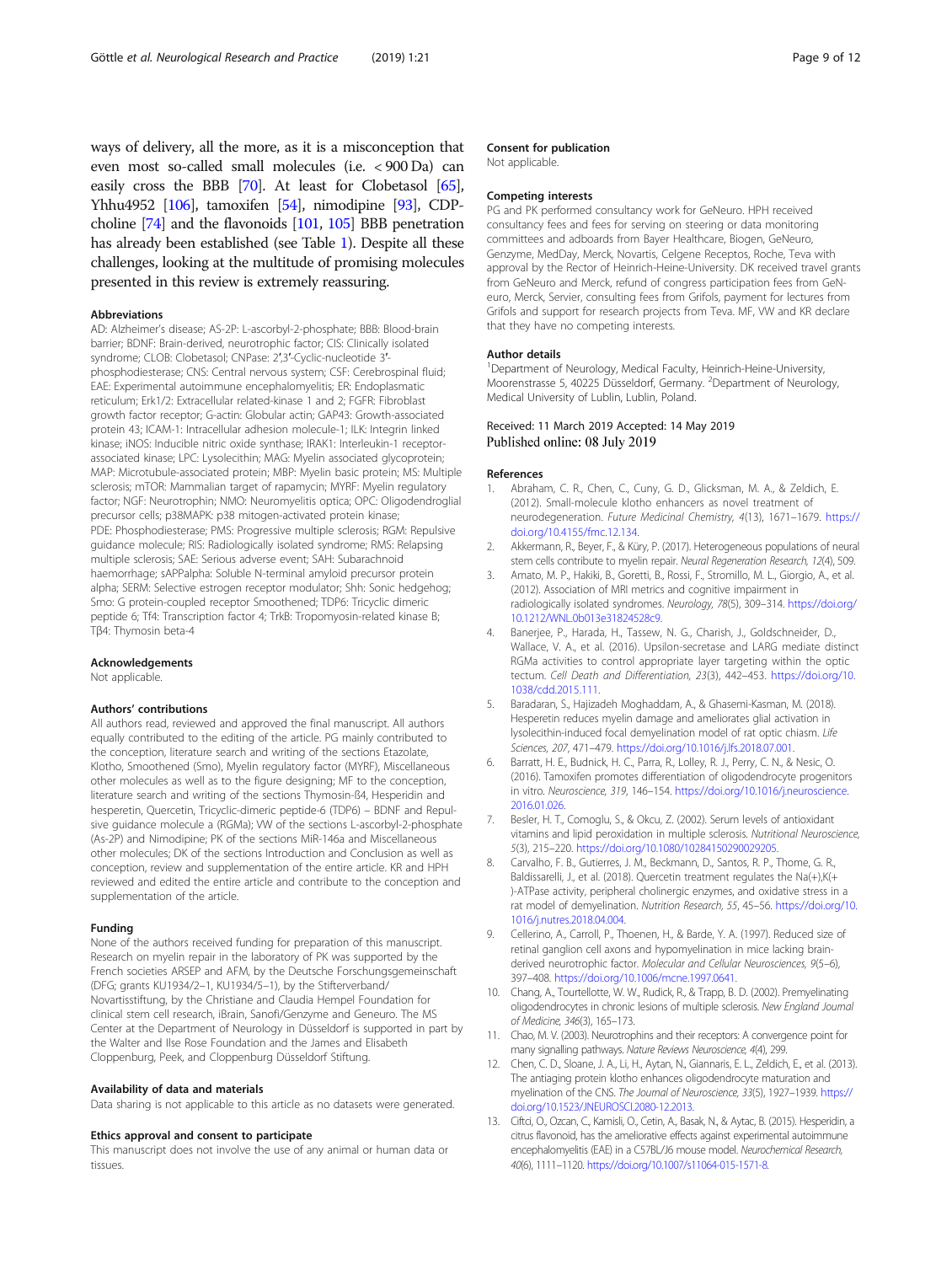- <span id="page-9-0"></span>14. Del Giovane, A., & Ragnini-Wilson, A. (2018). Targeting smoothened as a new frontier in the functional recovery of central nervous system demyelinating pathologies. International Journal of Molecular Sciences, 19(11). [https://doi.org/10.3390/ijms19113677.](https://doi.org/10.3390/ijms19113677)
- 15. Demicheva, E., Cui, Y. F., Bardwell, P., Barghorn, S., Kron, M., Meyer, A. H., et al. (2015). Targeting repulsive guidance molecule a to promote regeneration and neuroprotection in multiple sclerosis. Cell Reports, 10(11), 1887–1898. <https://doi.org/10.1016/j.celrep.2015.02.048>.
- 16. Dolati, S., Marofi, F., Babaloo, Z., Aghebati-Maleki, L., Roshangar, L., Ahmadi, M., et al. (2018). Dysregulated network of miRNAs involved in the pathogenesis of multiple sclerosis. Biomedicine & Pharmacotherapy, 104, 280–290. <https://doi.org/10.1016/j.biopha.2018.05.050>.
- 17. Duncan, G. J., Plemel, J. R., Assinck, P., Manesh, S. B., Muir, F. G. W., Hirata, R., et al. (2017). Myelin regulatory factor drives remyelination in multiple sclerosis. Acta Neuropathologica, 134(3), 403–422. [https://doi.org/10.1007/s00401-017-1741-7.](https://doi.org/10.1007/s00401-017-1741-7)
- 18. Duncan, I. D., Radcliff, A. B., Heidari, M., Kidd, G., August, B. K., & Wierenga, L. A. (2018). The adult oligodendrocyte can participate in remyelination. Proceedings of the National Academy of Sciences of the United States of America, 115(50), E11807–E11816. <https://doi.org/10.1073/pnas.1808064115>.
- 19. Emery, B., Agalliu, D., Cahoy, J. D., Watkins, T. A., Dugas, J. C., Mulinyawe, S. B. , et al. (2009). Myelin gene regulatory factor is a critical transcriptional regulator required for CNS myelination. Cell, 138(1), 172–185. [https://doi.org/](https://doi.org/10.1016/j.cell.2009.04.031) [10.1016/j.cell.2009.04.031](https://doi.org/10.1016/j.cell.2009.04.031).
- 20. Falcão, A. M., van Bruggen, D., Marques, S., Meijer, M., Jäkel, S., Agirre, E., et al. (2018). Disease-specific oligodendrocyte lineage cells arise in multiple sclerosis. Nature Medicine, 24(12), 1837.
- 21. Fancy, S. P., Chan, J. R., Baranzini, S. E., Franklin, R. J., & Rowitch, D. H. (2011). Myelin regeneration: A recapitulation of development? Annual Review of Neuroscience, 34, 21–43. [https://doi.org/10.1146/annurev-neuro-](https://doi.org/10.1146/annurev-neuro-061010-113629)[061010-113629.](https://doi.org/10.1146/annurev-neuro-061010-113629)
- 22. Fancy, S. P., Kotter, M. R., Harrington, E. P., Huang, J. K., Zhao, C., Rowitch, D. H., & Franklin, R. J. (2010). Overcoming remyelination failure in multiple sclerosis and other myelin disorders. Experimental Neurology, 225(1), 18–23. <https://doi.org/10.1016/j.expneurol.2009.12.020>.
- 23. Fletcher, J. L., Wood, R. J., Nguyen, J., Norman, E. M. L., Jun, C. M. K., Prawdiuk, A. R., et al. (2018). Targeting TrkB with a brain-derived neurotrophic factor mimetic promotes myelin repair in the brain. The Journal of Neuroscience, 38(32), 7088–7099. [https://doi.org/10.1523/](https://doi.org/10.1523/JNEUROSCI.0487-18.2018) [JNEUROSCI.0487-18.2018](https://doi.org/10.1523/JNEUROSCI.0487-18.2018).
- 24. Fyffe-Maricich, S. L., Schott, A., Karl, M., Krasno, J., & Miller, R. H. (2013). Signaling through ERK1/2 controls myelin thickness during myelin repair in the adult central nervous system. The Journal of Neuroscience, 33(47), 18402-18408. [https://doi.org/10.1523/JNEUROSCI.2381-13.2013.](https://doi.org/10.1523/JNEUROSCI.2381-13.2013)
- 25. Goldstein, A. L., Hannappel, E., & Kleinman, H. K. (2005). Thymosin beta4: Actinsequestering protein moonlights to repair injured tissues. Trends in Molecular Medicine, 11(9), 421–429. <https://doi.org/10.1016/j.molmed.2005.07.004>.
- 26. Gonsette, R. E. (2008a). Neurodegeneration in multiple sclerosis: The role of oxidative stress and excitotoxicity. Journal of the Neurological Sciences, 274(1–2), 48–53. <https://doi.org/10.1016/j.jns.2008.06.029>.
- 27. Gonsette, R. E. (2008b). Oxidative stress and excitotoxicity: A therapeutic issue in multiple sclerosis? Multiple Sclerosis, 14(1), 22–34. [https://doi.org/10.](https://doi.org/10.1177/1352458507080111) [1177/1352458507080111](https://doi.org/10.1177/1352458507080111).
- 28. Gonzalez, G. A., Hofer, M. P., Syed, Y. A., Amaral, A. I., Rundle, J., Rahman, S., et al. (2016). Tamoxifen accelerates the repair of demyelinated lesions in the central nervous system. Scientific Reports, 6, 31599. [https://doi.org/10.1038/](https://doi.org/10.1038/srep31599) [srep31599.](https://doi.org/10.1038/srep31599)
- 29. Grieb, P. (2014). Neuroprotective properties of citicoline: Facts, doubts and unresolved issues. CNS Drugs, 28(3), 185–193. [https://doi.org/10.](https://doi.org/10.1007/s40263-014-0144-8) [1007/s40263-014-0144-8.](https://doi.org/10.1007/s40263-014-0144-8)
- 30. Grieb, P. (2015). Beneficial effects of exogenous CDP-choline (citicoline) in EAE. Brain, 138(Pt 11), e388. [https://doi.org/10.1093/](https://doi.org/10.1093/brain/awv140) [brain/awv140.](https://doi.org/10.1093/brain/awv140)
- 31. Guo, Y.-e., Suo, N., Cui, X., Yuan, Q., & Xie, X. (2018). Vitamin C promotes oligodendrocytes generation and remyelination. Glia, 66(7), 1302–1316.
- 32. Haghmorad, D., Mahmoudi, M. B., Salehipour, Z., Jalayer, Z., Rastin, M., Kokhaei, P., & Mahmoudi, M. (2017). Hesperidin ameliorates immunological outcome and reduces neuroinflammation in the mouse model of multiple sclerosis. Journal of Neuroimmunology, 302, 23–33.
- 33. Harada, K., Fujita, Y., Okuno, T., Tanabe, S., Koyama, Y., Mochizuki, H., & Yamashita, T. (2018). Inhibition of RGMa alleviates symptoms in a rat

model of neuromyelitis optica. Scientific Reports, 8(1), 34. [https://doi.org/](https://doi.org/10.1038/s41598-017-18362-2) [10.1038/s41598-017-18362-2.](https://doi.org/10.1038/s41598-017-18362-2)

- 34. Huang, H., Teng, P., Du, J., Meng, J., Hu, X., Tang, T., et al. (2018). Interactive repression of MYRF self-cleavage and activity in oligodendrocyte differentiation by TMEM98 protein. The Journal of Neuroscience, 38(46), 9829–9839. <https://doi.org/10.1523/JNEUROSCI.0154-18.2018>.
- 35. Hwang, S.-L., Shih, P.-H., & Yen, G.-C. (2012). Neuroprotective effects of citrus flavonoids. Journal of Agricultural and Food Chemistry, 60(4), 877-885.
- 36. Ikram, M., Muhammad, T., Rehman, SU., Khan, A., Jo, MG., Ali, T., Kim, MO. (2019). Hesperetin Confers Neuroprotection by Regulating Nrf2/TLR4/NF-κB Signaling in an Aβ Mouse Model. Mol Neurobiol. doi: [https://doi.org/10.](https://doi.org/10.1007/s12035-019-1512-7) [1007/s12035-019-1512-7](https://doi.org/10.1007/s12035-019-1512-7). [Epub ahead of print].
- 37. Ineichen, B. V., Kapitza, S., Bleul, C., Good, N., Plattner, P. S., Seyedsadr, M. S., et al. (2017). Nogo-A antibodies enhance axonal repair and remyelination in neuro-inflammatory and demyelinating pathology. Acta Neuropathologica, 134(3), 423–440. [https://doi.org/10.1007/s00401-017-1745-3.](https://doi.org/10.1007/s00401-017-1745-3)
- 38. Ineichen, B. V., Plattner, P. S., Good, N., Martin, R., Linnebank, M., & Schwab, M. E. (2017). Nogo-a antibodies for progressive multiple sclerosis. CNS Drugs, 31(3), 187–198. <https://doi.org/10.1007/s40263-017-0407-2>.
- 39. Ingwersen, J., De Santi, L., Wingerath, B., Graf, J., Koop, B., Schneider, R., et al. (2018). Nimodipine confers clinical improvement in two models of experimental autoimmune encephalomyelitis. Journal of Neurochemistry. [https://doi.org/10.1111/jnc.14324.](https://doi.org/10.1111/jnc.14324)
- 40. Jäkel, S., Agirre, E., Falcão, A. M., Van Bruggen, D., Lee, K. W., Knuesel, I., et al. (2019). Altered human oligodendrocyte heterogeneity in multiple sclerosis. Nature, 566(7745), 543.
- 41. Jones, K. R., Farinas, I., Backus, C., & Reichardt, L. F. (1994). Targeted disruption of the BDNF gene perturbs brain and sensory neuron development but not motor neuron development. Cell, 76(6), 989–999.
- 42. Jurynczyk, M., & Selmaj, K. (2010). Notch: A new player in MS mechanisms. Journal of Neuroimmunology, 218(1–2), 3–11. [https://doi.org/10.1016/j.](https://doi.org/10.1016/j.jneuroim.2009.08.010) [jneuroim.2009.08.010.](https://doi.org/10.1016/j.jneuroim.2009.08.010)
- 43. Kang, C. H., Choi, Y. H., Moon, S. K., Kim, W. J., & Kim, G. Y. (2013). Quercetin inhibits lipopolysaccharide-induced nitric oxide production in BV2 microglial cells by suppressing the NF-kappaB pathway and activating the Nrf2 dependent HO-1 pathway. International Immunopharmacology, 17(3), 808– 813. [https://doi.org/10.1016/j.intimp.2013.09.009.](https://doi.org/10.1016/j.intimp.2013.09.009)
- 44. Kim, J., Hyun, J., Wang, S., Lee, C., Lee, J. W., Moon, E. Y., et al. (2017). Thymosin beta-4 regulates activation of hepatic stellate cells via hedgehog signaling. Scientific Reports, 7(1), 3815. <https://doi.org/10.1038/s41598-017-03782-x>.
- 45. Kitayama, M., Ueno, M., Itakura, T., & Yamashita, T. (2011). Activated microglia inhibit axonal growth through RGMa. PLoS One, 6(9), e25234. [https://doi.](https://doi.org/10.1371/journal.pone.0025234) [org/10.1371/journal.pone.0025234.](https://doi.org/10.1371/journal.pone.0025234)
- 46. Koenning, M., Jackson, S., Hay, C. M., Faux, C., Kilpatrick, T. J., Willingham, M., & Emery, B. (2012). Myelin gene regulatory factor is required for maintenance of myelin and mature oligodendrocyte identity in the adult CNS. The Journal of Neuroscience, 32(36), 12528–12542. [https://doi.org/10.](https://doi.org/10.1523/JNEUROSCI.1069-12.2012) [1523/JNEUROSCI.1069-12.2012](https://doi.org/10.1523/JNEUROSCI.1069-12.2012).
- 47. Kremer, D., Göttle, P., Hartung, H. P., & Küry, P. (2016). Pushing forward: Remyelination as the new frontier in CNS diseases. Trends in Neurosciences, 39(4), 246–263. <https://doi.org/10.1016/j.tins.2016.02.004>.
- 48. Kremer, D., Schichel, T., Förster, M., Tzekova, N., Bernard, C., van der Valk, P., et al. (2013). Human endogenous retrovirus type W envelope protein inhibits oligodendroglial precursor cell differentiation. Annals of Neurology, 74(5), 721–732. [https://doi.org/10.1002/ana.23970.](https://doi.org/10.1002/ana.23970)
- 49. Kuhlmann, T., Lingfeld, G., Bitsch, A., Schuchardt, J., & Brück, W. (2002). Acute axonal damage in multiple sclerosis is most extensive in early disease stages and decreases over time. Brain, 125(Pt 10), 2202-2212.
- 50. Kuhlmann, T., Miron, V., Cui, Q., Wegner, C., Antel, J., & Brück, W. (2008). Differentiation block of oligodendroglial progenitor cells as a cause for remyelination failure in chronic multiple sclerosis. Brain, 131(Pt 7), 1749– 1758. <https://doi.org/10.1093/brain/awn096>.
- 51. Kuro-o, M. (2010). Klotho. Pflügers Archiv, 459(2), 333–343. [https://doi.org/10.](https://doi.org/10.1007/s00424-009-0722-7) [1007/s00424-009-0722-7](https://doi.org/10.1007/s00424-009-0722-7).
- 52. Kuro-o, M., Matsumura, Y., Aizawa, H., Kawaguchi, H., Suga, T., Utsugi, T., et al. (1997). Mutation of the mouse klotho gene leads to a syndrome resembling ageing. Nature, 390(6655), 45–51. [https://doi.org/10.1038/36285.](https://doi.org/10.1038/36285)
- 53. Kuroda, M., Muramatsu, R., Maedera, N., Koyama, Y., Hamaguchi, M., Fujimura, H., et al. (2017). Peripherally derived FGF21 promotes remyelination in the central nervous system. The Journal of Clinical Investigation, 127(9), 3496–3509. [https://doi.org/10.1172/JCI94337.](https://doi.org/10.1172/JCI94337)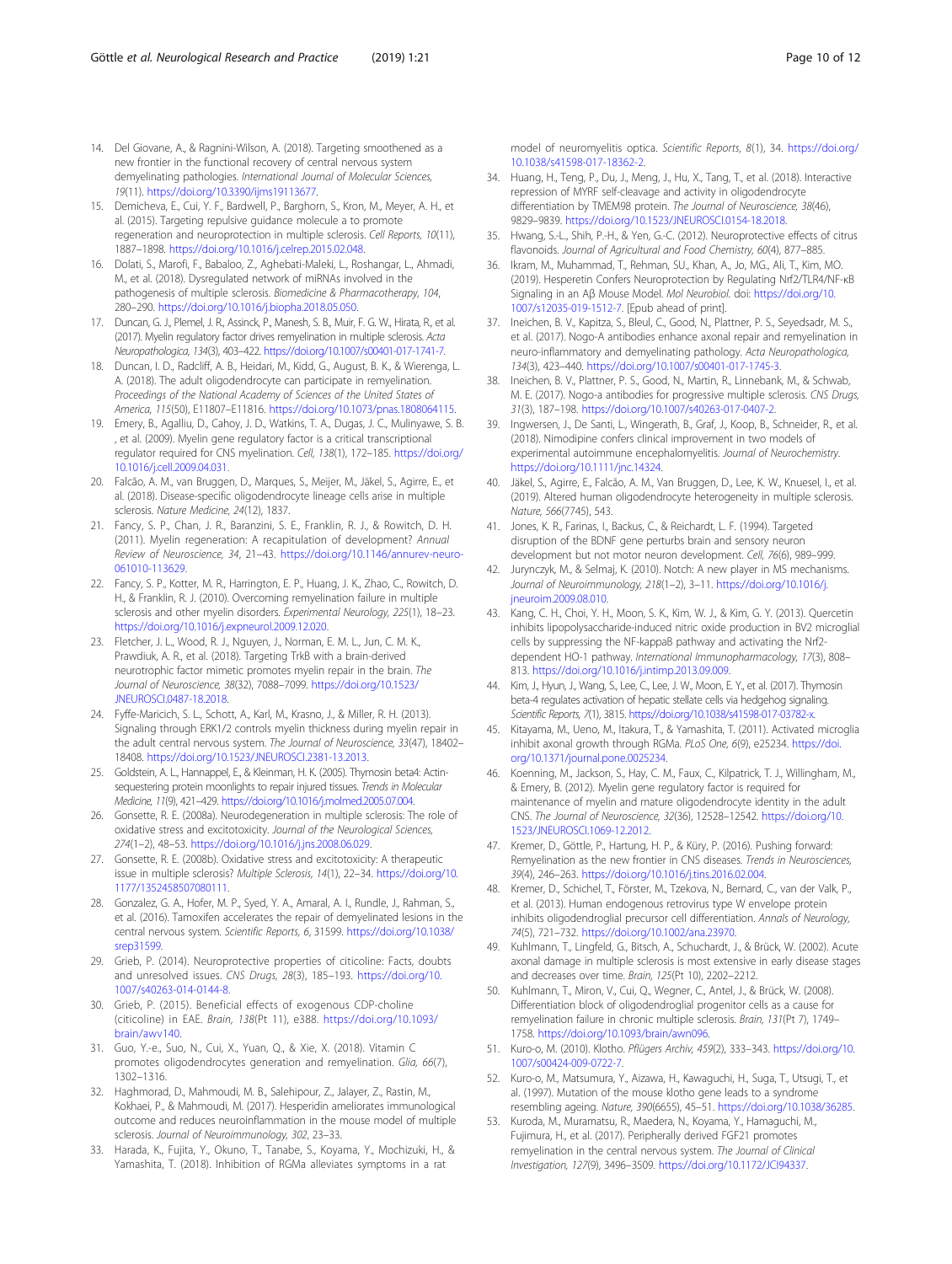- <span id="page-10-0"></span>54. Lien, E. A., Wester, K., Lonning, P. E., Solheim, E., & Ueland, P. M. (1991). Distribution of tamoxifen and metabolites into brain tissue and brain metastases in breast cancer patients. British Journal of Cancer, 63(4), 641– 645.
- 55. Liguori, M., Qualtieri, A., Tortorella, C., Direnzo, V., Bagala, A., Mastrapasqua, M., et al. (2014). Proteomic profiling in multiple sclerosis clinical courses reveals potential biomarkers of neurodegeneration. PLoS One, 9(8), e103984. [https://doi.org/10.1371/journal.pone.0103984.](https://doi.org/10.1371/journal.pone.0103984)
- 56. Llufriu-Daben, G., Carrete, A., Chierto, E., Mailleux, J., Camand, E., Simon, A., et al. (2018). Targeting demyelination via alpha-secretases promoting sAPPalpha release to enhance remyelination in central nervous system. Neurobiology of Disease, 109(Pt A), 11–24. [https://doi.org/10.1016/j.nbd.2017.](https://doi.org/10.1016/j.nbd.2017.09.008) [09.008.](https://doi.org/10.1016/j.nbd.2017.09.008)
- 57. Maccarrone, G., Nischwitz, S., Deininger, S. O., Hornung, J., Konig, F. B., Stadelmann, C., et al. (2017). MALDI imaging mass spectrometry analysis-a new approach for protein mapping in multiple sclerosis brain lesions. Journal of Chromatography. B, Analytical Technologies in the Biomedical and Life Sciences, 1047, 131–140. <https://doi.org/10.1016/j.jchromb.2016.07.001>.
- 58. Marcade, M., Bourdin, J., Loiseau, N., Peillon, H., Rayer, A., Drouin, D., et al. (2008). Etazolate, a neuroprotective drug linking GABA(a) receptor pharmacology to amyloid precursor protein processing. Journal of Neurochemistry, 106(1), 392–404. [https://doi.org/10.1111/j.1471-4159.2008.](https://doi.org/10.1111/j.1471-4159.2008.05396.x) [05396.x.](https://doi.org/10.1111/j.1471-4159.2008.05396.x)
- 59. Marques, S., Zeisel, A., Codeluppi, S., van Bruggen, D., Falcão, A. M., Xiao, L., et al. (2016). Oligodendrocyte heterogeneity in the mouse juvenile and adult central nervous system. Science, 352(6291), 1326–1329.
- 60. Mehta, V., Parashar, A., & Udayabanu, M. (2017). Quercetin prevents chronic unpredictable stress induced behavioral dysfunction in mice by alleviating hippocampal oxidative and inflammatory stress. Physiology & Behavior, 171, 69–78. [https://doi.org/10.1016/j.physbeh.2017.01.006.](https://doi.org/10.1016/j.physbeh.2017.01.006)
- 61. Metz, L. M., Li, D. K. B., Traboulsee, A. L., Duquette, P., Eliasziw, M., Cerchiaro, G., et al. (2017). Trial of minocycline in a clinically isolated syndrome of multiple sclerosis. New England Journal of Medicine, 376(22), 2122–2133.
- 62. Moosavi, F., Hosseini, R., Saso, L., & Firuzi, O. (2016). Modulation of neurotrophic signaling pathways by polyphenols. Drug Design, Development and Therapy, 10, 23–42. [https://doi.org/10.2147/DDDT.S96936.](https://doi.org/10.2147/DDDT.S96936)
- 63. Muramatsu, R., Kubo, T., Mori, M., Nakamura, Y., Fujita, Y., Akutsu, T., et al. (2011). RGMa modulates T cell responses and is involved in autoimmune encephalomyelitis. Nature Medicine, 17(4), 488–494. [https://doi.org/10.1038/](https://doi.org/10.1038/nm.2321) [nm.2321](https://doi.org/10.1038/nm.2321).
- 64. Naeimi, R., Baradaran, S., Ashrafpour, M., Moghadamnia, A. A., & Ghasemi-Kasman, M. (2018). Querectin improves myelin repair of optic chiasm in lyolecithin-induced focal demyelination model. Biomedicine & Pharmacotherapy, 101, 485–493. <https://doi.org/10.1016/j.biopha.2018.02.125>.
- 65. Najm, F. J., Madhavan, M., Zaremba, A., Shick, E., Karl, R. T., Factor, D. C., et al. (2015). Drug-based modulation of endogenous stem cells promotes functional remyelination in vivo. Nature, 522(7555), 216–220. [https://doi.org/](https://doi.org/10.1038/nature14335) [10.1038/nature14335](https://doi.org/10.1038/nature14335).
- 66. Nakajima, K., Niisato, N., & Marunaka, Y. (2011). Quercetin stimulates NGFinduced neurite outgrowth in PC12 cells via activation of Na(+)/K(+)/2Cl(−) cotransporter. Cellular Physiology and Biochemistry, 28(1), 147–156. [https://](https://doi.org/10.1159/000331723) [doi.org/10.1159/000331723.](https://doi.org/10.1159/000331723)
- 67. O'Leary, P. D., & Hughes, R. A. (2003). Design of potent peptide mimetics of brain-derived neurotrophic factor. Journal of Biological Chemistry, 278(28), 25738–25744.
- 68. Ontaneda, D., Cohen, J. A., & Amato, M. P. (2017). Clinical outcome measures for progressive MS trials. Multiple Sclerosis, 23(12), 1627–1635. <https://doi.org/10.1177/1352458517729465>.
- 69. Osorio-Querejeta, I., Alberro, A., Munoz-Culla, M., Mager, I., & Otaegui, D. (2018). Therapeutic potential of extracellular vesicles for demyelinating diseases; challenges and opportunities. Frontiers in Molecular Neuroscience, 11, 434. [https://doi.org/10.3389/fnmol.2018.00434.](https://doi.org/10.3389/fnmol.2018.00434)
- 70. Pardridge, W. M. (2005). The blood-brain barrier: Bottleneck in brain drug development. NeuroRX, 2(1), 3–14. [https://doi.org/10.1602/neurorx.2.1.3.](https://doi.org/10.1602/neurorx.2.1.3)
- 71. Porcu, G., Serone, E., De Nardis, V., Di Giandomenico, D., Lucisano, G., Scardapane, M., et al. (2015). Clobetasol and Halcinonide act as smoothened agonists to promote myelin gene expression and RxRgamma receptor activation. PLoS One, 10(12), e0144550. [https://doi.org/10.1371/journal.pone.0144550.](https://doi.org/10.1371/journal.pone.0144550)
- 72. Quarles, L. D. (2012a). Role of FGF23 in vitamin D and phosphate metabolism: Implications in chronic kidney disease. Experimental Cell Research, 318(9), 1040–1048. [https://doi.org/10.1016/j.yexcr.2012.02.027.](https://doi.org/10.1016/j.yexcr.2012.02.027)
- 73. Quarles, L. D. (2012b). Skeletal secretion of FGF-23 regulates phosphate and vitamin D metabolism. Nature Reviews. Endocrinology, 8(5), 276–286. <https://doi.org/10.1038/nrendo.2011.218>.
- 74. Rao, A. M., Hatcher, J. F., & Dempsey, R. J. (1999). CDP-choline: Neuroprotection in transient forebrain ischemia of gerbils. Journal of Neuroscience Research, 58(5), 697–705.
- 75. Reich, D. S., Lucchinetti, C. F., & Calabresi, P. A. (2018). Multiple sclerosis. The New England Journal of Medicine, 378(2), 169–180. [https://doi.org/10.1056/NEJMra1401483.](https://doi.org/10.1056/NEJMra1401483)
- 76. Rejdak, K., Rejdak, R., Sieklucka-Dziuba, M., Stelmasiak, Z., & Grieb, P. (2001). The effects of citicoline and/or MK-801 on survival, neurological and behavioral outcome of mice exposed to transient hyperglycemia and oligemic hypoxia. European Neuropsychopharmacology, 11(5), 333–341.
- 77. Ren, H., Hao, J., Liu, T., Zhang, D., Lv, H., Song, E., & Zhu, C. (2016). Hesperetin suppresses inflammatory responses in lipopolysaccharideinduced RAW 264.7 cells via the inhibition of NF-kappaB and activation of Nrf2/HO-1 pathways. Inflammation, 39(3), 964–973. [https://doi.org/10.1007/s10753-016-0311-9.](https://doi.org/10.1007/s10753-016-0311-9)
- 78. Sanders, M. C., Goldstein, A. L., & Wang, Y. L. (1992). Thymosin beta 4 (Fx peptide) is a potent regulator of actin polymerization in living cells. Proceedings of the National Academy of Sciences of the United States of America, 89(10), 4678–4682.
- 79. Santra, M., Chopp, M., Zhang, Z. G., Lu, M., Santra, S., Nalani, A., et al. (2012). Thymosin beta 4 mediates oligodendrocyte differentiation by upregulating p38 MAPK. Glia, 60(12), 1826–1838. [https://doi.org/10.1002/](https://doi.org/10.1002/glia.22400) [glia.22400.](https://doi.org/10.1002/glia.22400)
- 80. Santra, M., Zhang, Z. G., Yang, J., Santra, S., Santra, S., Chopp, M., & Morris, D. C. (2014). Thymosin beta4 up-regulation of microRNA-146a promotes oligodendrocyte differentiation and suppression of the toll-like proinflammatory pathway. The Journal of Biological Chemistry, 289(28), 19508–19518. [https://doi.org/10.1074/jbc.M113.529966.](https://doi.org/10.1074/jbc.M113.529966)
- 81. Schampel, A., Volovitch, O., Koeniger, T., Scholz, C. J., Jorg, S., Linker, R. A., et al. (2017). Nimodipine fosters remyelination in a mouse model of multiple sclerosis and induces microglia-specific apoptosis. Proceedings of the National Academy of Sciences of the United States of America, 114(16), E3295– E3304. [https://doi.org/10.1073/pnas.1620052114.](https://doi.org/10.1073/pnas.1620052114)
- 82. Schwab, M. E., & Strittmatter, S. M. (2014). Nogo limits neural plasticity and recovery from injury. Current Opinion in Neurobiology, 27, 53–60. [https://doi.](https://doi.org/10.1016/j.conb.2014.02.011) [org/10.1016/j.conb.2014.02.011.](https://doi.org/10.1016/j.conb.2014.02.011)
- 83. Siebold, C., Yamashita, T., Monnier, P. P., Mueller, B. K., & Pasterkamp, R. J. (2017). RGMs: Structural insights, molecular regulation, and downstream signaling. Trends in Cell Biology, 27(5), 365–378. [https://doi.org/10.1016/j.tcb.](https://doi.org/10.1016/j.tcb.2016.11.009) [2016.11.009.](https://doi.org/10.1016/j.tcb.2016.11.009)
- 84. Singh, R. P., Sharad, S., & Kapur, S. (2004). Free radicals and oxidative stress in neurodegenerative diseases: Relevance of dietary antioxidants. Journal, Indian Academy of Clinical Medicine, 5(3), 218–225.
- 85. Skripuletz, T., Linker, R. A., & Stangel, M. (2015). The choline pathway as a strategy to promote central nervous system (CNS) remyelination. Neural Regeneration Research, 10(9), 1369–1370. [https://doi.org/10.4103/1673-5374.](https://doi.org/10.4103/1673-5374.165498) [165498](https://doi.org/10.4103/1673-5374.165498).
- 86. Skripuletz, T., Manzel, A., Gropengiesser, K., Schafer, N., Gudi, V., Singh, V., et al. (2015). Pivotal role of choline metabolites in remyelination. Brain, 138(Pt 2), 398–413. <https://doi.org/10.1093/brain/awu358>.
- 87. Sormani, M. P., & Pardini, M. (2017). Assessing repair in multiple sclerosis: Outcomes for phase II clinical trials. Neurotherapeutics, 14(4), 924–933. <https://doi.org/10.1007/s13311-017-0558-3>.
- 88. Suganthy, N., Devi, K. P., Nabavi, S. F., Braidy, N., & Nabavi, S. M. (2016). Bioactive effects of quercetin in the central nervous system: Focusing on the mechanisms of actions. Biomedicine & Pharmacotherapy, 84, 892–908. [https://doi.org/10.1016/j.biopha.2016.10.011.](https://doi.org/10.1016/j.biopha.2016.10.011)
- 89. Tanabe, S., Fujita, Y., Ikuma, K., & Yamashita, T. (2018). Inhibiting repulsive guidance molecule-a suppresses secondary progression in mouse models of multiple sclerosis. Cell Death & Disease, 9(11), 1061. [https://doi.org/10.](https://doi.org/10.1038/s41419-018-1118-4) [1038/s41419-018-1118-4](https://doi.org/10.1038/s41419-018-1118-4).
- 90. Tavazzi, B., Batocchi, A. P., Amorini, A. M., Nociti, V., D'Urso, S., Longo, S., et al. (2011). Serum metabolic profile in multiple sclerosis patients. Multiple Sclerosis International, 2011, 167156. [https://doi.org/10.1155/2011/167156.](https://doi.org/10.1155/2011/167156)
- 91. Thompson, A. J., Baranzini, S. E., Geurts, J., Hemmer, B., & Ciccarelli, O. (2018). Multiple sclerosis. Lancet, 391(10130), 1622–1636. [https://doi.org/10.1016/](https://doi.org/10.1016/S0140-6736(18)30481-1) [S0140-6736\(18\)30481-1](https://doi.org/10.1016/S0140-6736(18)30481-1).